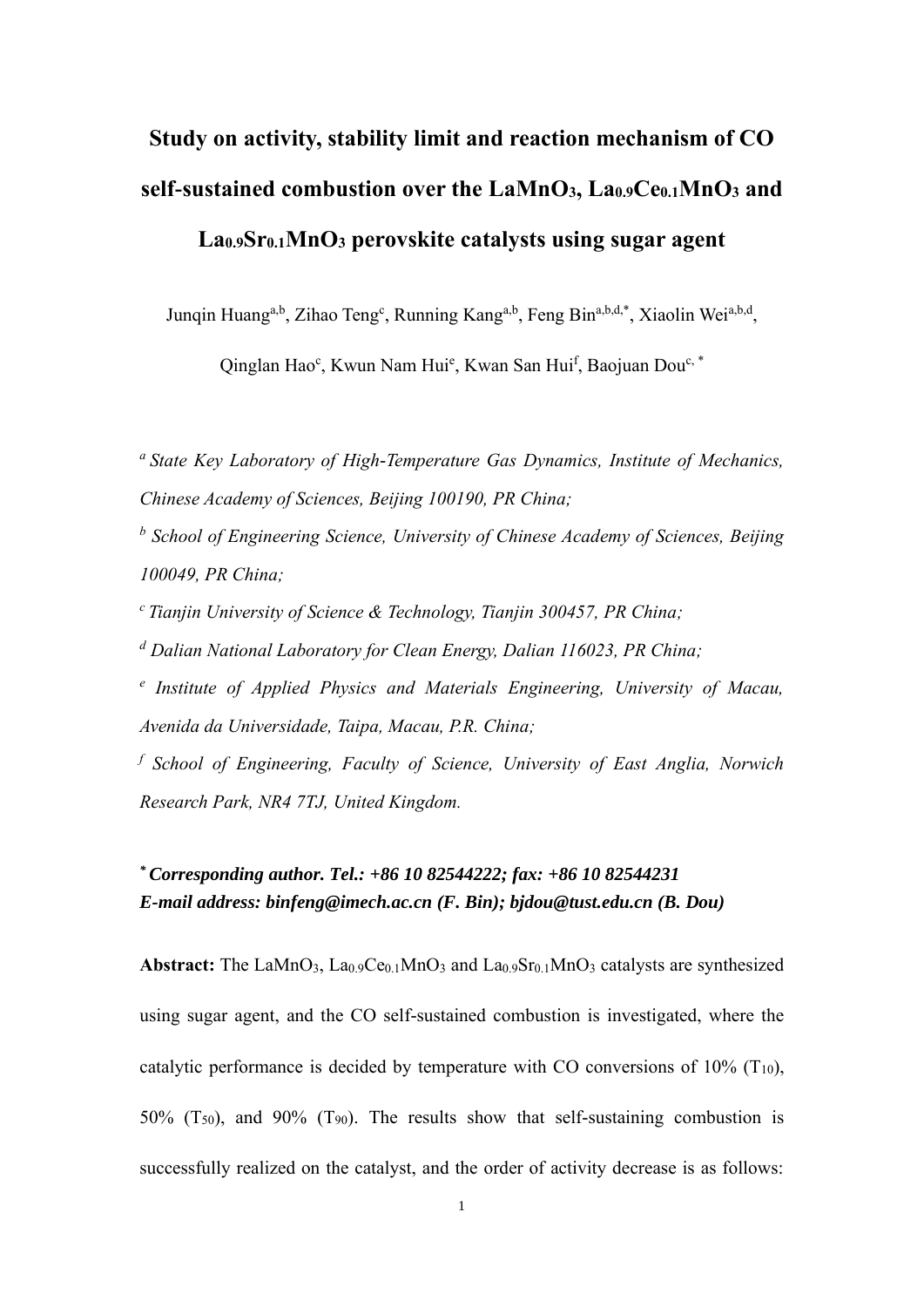La<sub>0.9</sub>Ce<sub>0.1</sub>MnO<sub>3</sub> (with sugar)> La<sub>0.9</sub>Sr<sub>0.1</sub>MnO<sub>3</sub> (with sugar)> LaMnO<sub>3</sub> (with sugar)> LaMnO<sub>3</sub> (without sugar)> La<sub>0.9</sub>Sr<sub>0.1</sub>MnO<sub>3</sub> (without sugar)> La<sub>0.9</sub>Ce<sub>0.1</sub>MnO<sub>3</sub> (without sugar). Combined with the results of XPS,  $H_2$ -TPR,  $O_2$ -TPD and CO-TPD techniques, the excellent activity of  $La<sub>0.9</sub>Ce<sub>0.1</sub>MnO<sub>3</sub>$  (with sugar) can be attributed to the high content of  $Mn^{4+}$  ions and reactive oxygen vacancies enriched on the catalyst surface, sound low-temperature reduction, and uniform dispersion. Besides, in situ IR spectroscopy results indicate that the catalytic combustion of CO over manganese-based perovskite catalysts follows the L-H mechanism: the chemisorption of CO and O<sup>2</sup> takes place to produce monodentate carbonates and bicarbonate species, which then decompose to yield  $CO<sub>2</sub>$  release. The high-temperature stability test provides evidence that the  $La<sub>0.9</sub>Ce<sub>0.1</sub>MnO<sub>3</sub>$  (with sugar) gives 100% CO conversion and that the activities remain almost unchanged after reaction for 12 h, where the temperature of catalyst bed reaches about 717 °C. The results obtained are helpful to accept this technology on efficient and clean energy utilization in iron and steel industry.

**Keywords:** Self-sustained combustion; Perovskite; Carbon monoxide; Stability limit; Sugar agent

# **1. Introduction**

The iron and steel industry has been widely accepted as the largest energy-consuming manufacturing industry worldwide and an essential source of greenhouse gas emissions. For about 70% of worldwide steel production, a basic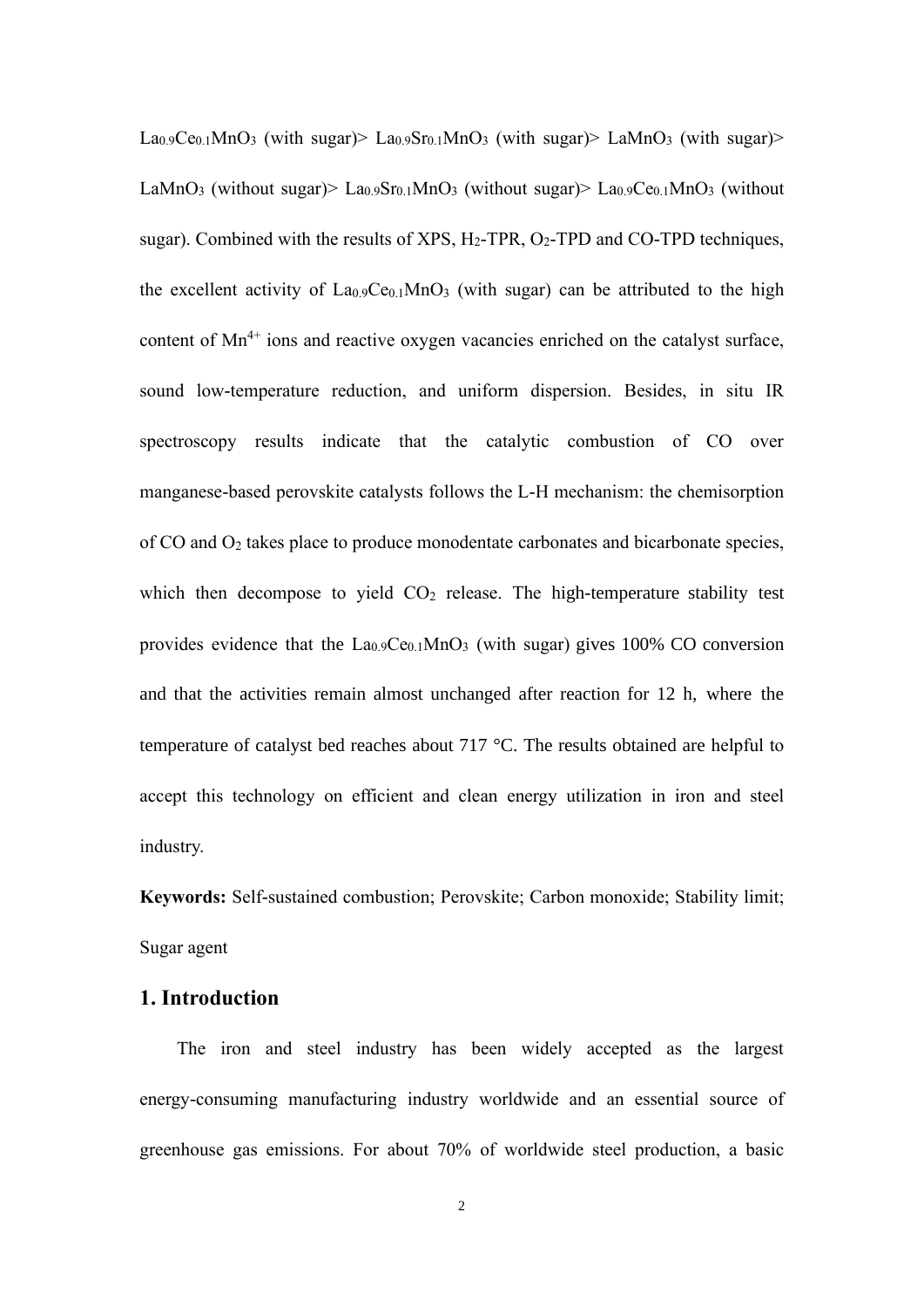oxygen furnace (BOF) is employed to reduce impurities present in liquid metal, where the high-purity oxygen is blown by a supersonic jet into the metal bath to oxidize exceeded carbon in the molten iron, followed by multi-component off-gas up to 1600 ℃ from integrated steel mills. This tail gas embraces approximate 70% of carbon monoxide (CO) during steelmaking, corresponding to the heating value of almost 9 MJ/Nm<sup>3</sup>. However, the concentration of CO varies with the steelmaking interval periodically and usually falls below 20% at the beginning and end of steel production. As the explosive nature of the CO and  $O_2$  mixture, the tail gas produced during the steelmaking interval is first cooled by gasification cooling stack (Temperature range: 1600-700 ℃) coupled with water spray (Temperature range: 700-150 ℃) to remove the residual sensible heat, and then is released into the atmosphere through methane-combustion-sustaining flare burners.

Because of its intermittent and volatility, the released off-gas leads to the waste of instantaneous high-quality energy and excess  $CO<sub>2</sub>$  emissions (methane consumption), thus becoming an urgent technical problem about efficient and clean energy utilization need to be solved. Based on copper, cerium and zirconium mixed oxides ( $CuCeZrO<sub>x</sub>$ ), our previous studies discovered that the self-sustained combustion (via  $CO \rightarrow CO_2$  self-exothermic reaction) could be employed to recover the chemical heat [1-3]. Such an identified scenario not only reduces the ignition temperature of the flameless combustion but also dilutes the explosion limit of CO/air mixtures to avoid the explosion. Since the mixed oxides are accessible to sinter at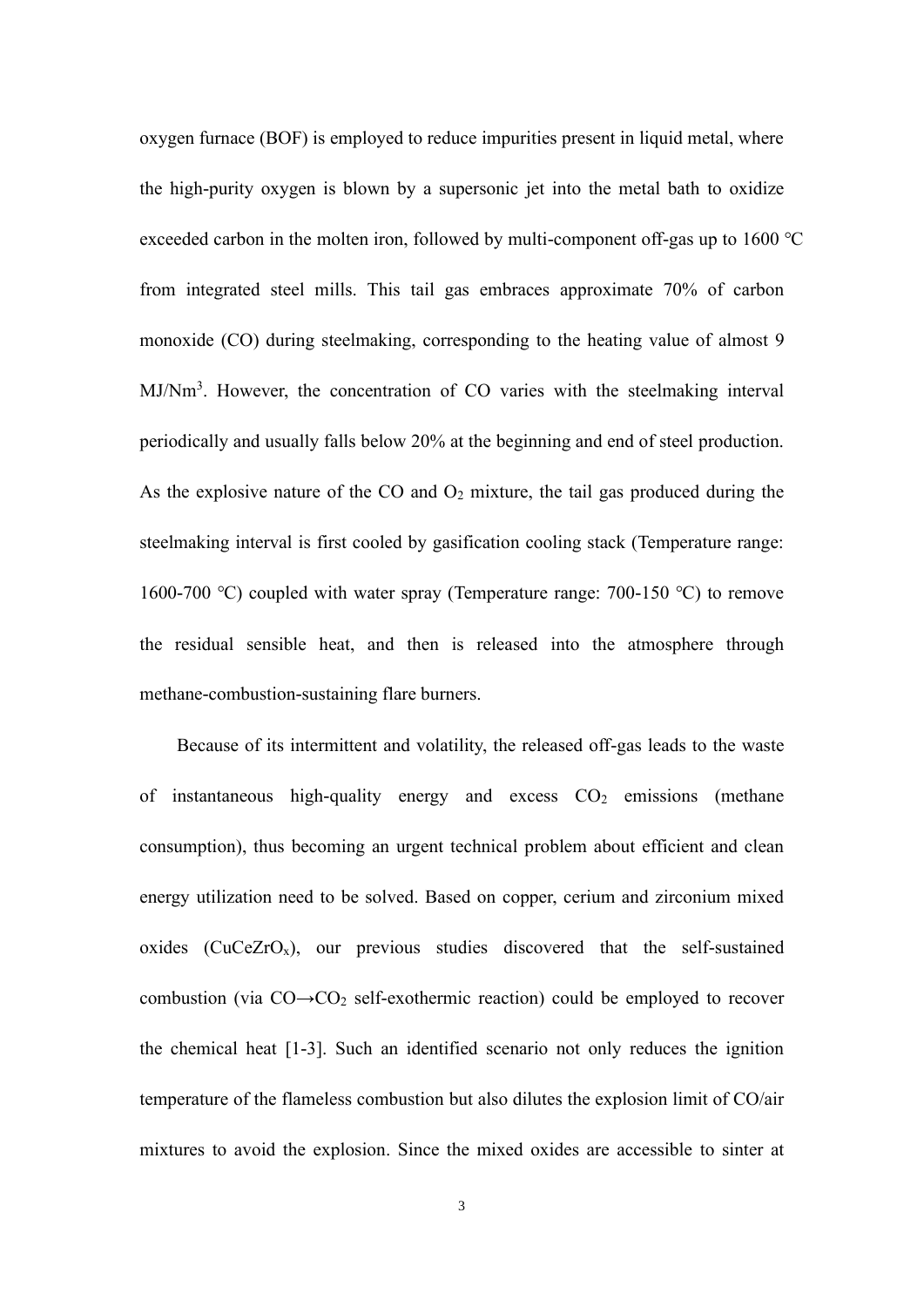high temperatures, however, the  $CuCeZrO<sub>x</sub>$  catalytic system is challenging to recover the sensible heat that should have been wasted during the water spray section.

Perovskite oxides, like  $\text{LaMnO}_3$ , etc., have been thoroughly studied as substitutes for catalytic oxidation in different fields. Relevant features include low cost, excellent adjustable element constitution, and thermo-stability (Calcination temperature > 900 °C) [4]. The standard structure of perovskite oxides is  $ABO<sub>3</sub>$ , where the A site consists of rare earth metals or alkaline-earth elements that are advantageous for stabilizing the composition, and the B-site cations are usually metal transition elements with multi-valence states that act as redox performance in the catalytic phase [5]. Except for the original form, cations at A and/or B sites can be replaced by foreign ones without disrupting the matrix structure, causing structural modifications associated with the production of oxygen vacancies and lattice defects, thereby meeting different reaction demands [6].

Alvarez-Galvan et al. [7] investigated the methyl ketone combustion on  $LaBO<sub>3</sub>$ (B= Co, Mn, Cr, Ni) perovskites. Among all the catalysts tested, the  $LaMnO<sub>3</sub>$ exhibited excellent activity, corresponding to the complete conversion at 297 ℃. According to Zhang et al. [8], the existence of oxygen species on the surface, that is, the oxygen which is easy to obtain and has enough fluidity, is the essential requirement for the high catalytic performance of LaMnO3. With respect to the A-site substitution, a study of a train of  $La<sub>1-x</sub>Sr<sub>x</sub>MnO<sub>3</sub>$  perovskites ( $0 \le x \le 0.5$ ) prepared for methane catalytic combustion has confirmed that the BET surface area of these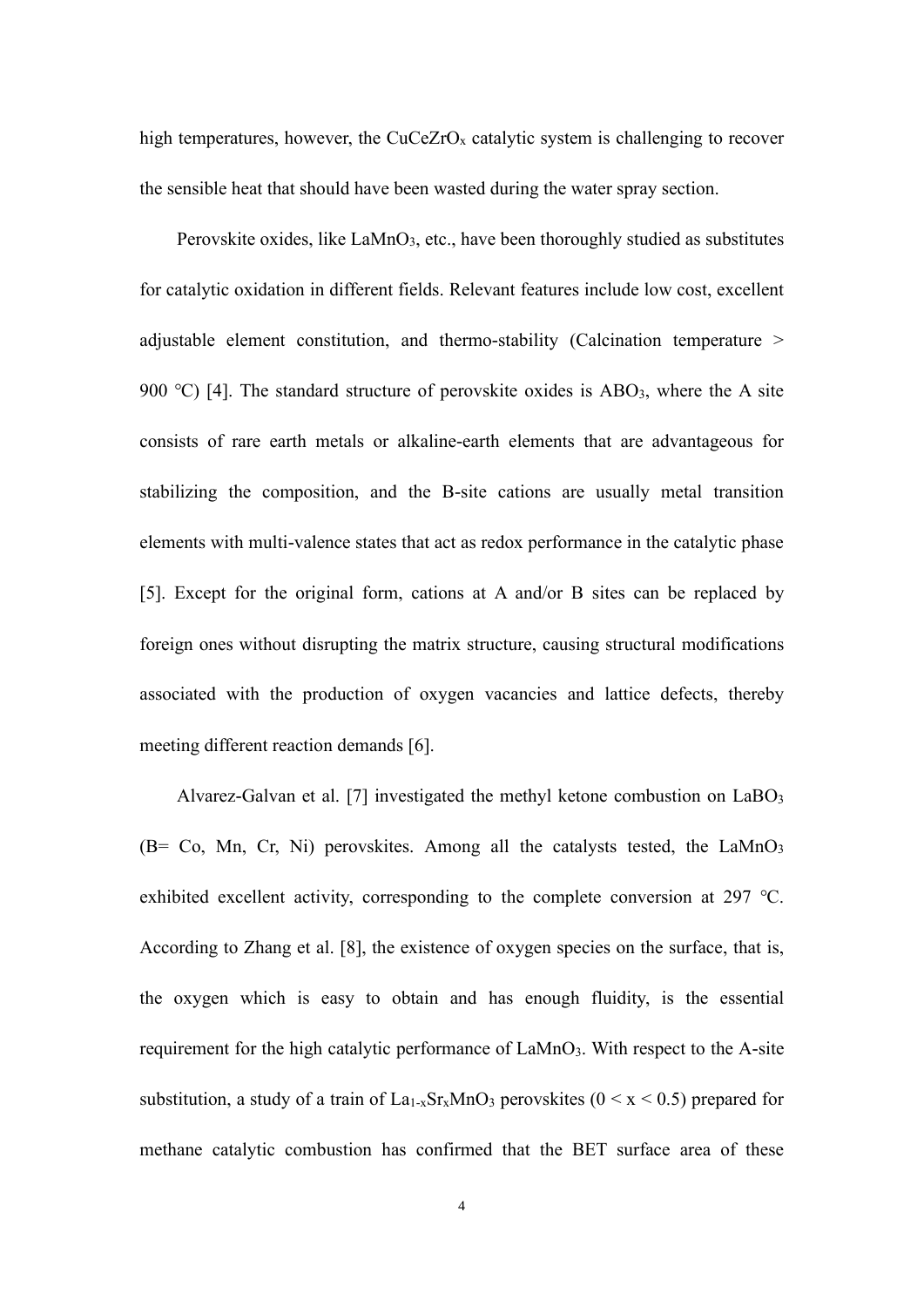catalysts enhances with high Sr substitution, in which the  $La<sub>0.8</sub>Sr<sub>0.2</sub>MnO<sub>3</sub>$  exhibits the highest intrinsic activity [9]. Also, Giroir-Fendler et al. [10] systematically studied the effect of A-site substitution on the catalytic performance of  $\text{LaMnO}_3$  for the oxidation of vinyl chloride, with the activity following the order:  $La<sub>0.8</sub>Ce<sub>0.2</sub>MnO<sub>3</sub>$  $\text{La}_{0.8}\text{Mg}_{0.2}\text{MnO}_3$  >  $\text{LaMnO}_3$  >  $\text{La}_{0.8}\text{Sr}_{0.2}\text{MnO}_3$ . Here, the Ce-doped perovskite is active due to its low-temperature reducibility. Although many reports have linked catalytic oxidation of gaseous pollutants using LaMnO<sub>3</sub>-based catalysts, no statistical evidence of catalytic ignition to achieve self-sustained combustion has yet been presented.

In this study, we propose a series of LaMnO<sub>3</sub> perovskites substituted by Sr or Ce at A site for studying activity descriptors and understanding the CO oxidation process. The relationship between the catalytic and structural properties of these perovskite oxides is studied using XRD, XPS and H2-TPR, etc. As a complicated process, the catalytic ignition of CO presents a transition from low reactivity steady-state (intrinsic reaction kinetics stage) to high reactivity steady-state (self-sustaining catalytic combustion stage) due to heat transfer limitation. The  $O<sub>2</sub>-TPD$ , CO-TPD and in situ infrared spectroscopy experiments are employed here to deeply understand the catalytic reaction mechanism of CO during ignition since potential heat/mass transfer process has not been observed in the low-reactivity state but appeared obviously in the high-reactivity state. The results obtained provide an estimation to abate CO using perovskite oxides and help the iron and steel industry use self-sustaining catalytic combustion technology to achieve efficient and clean energy utilization.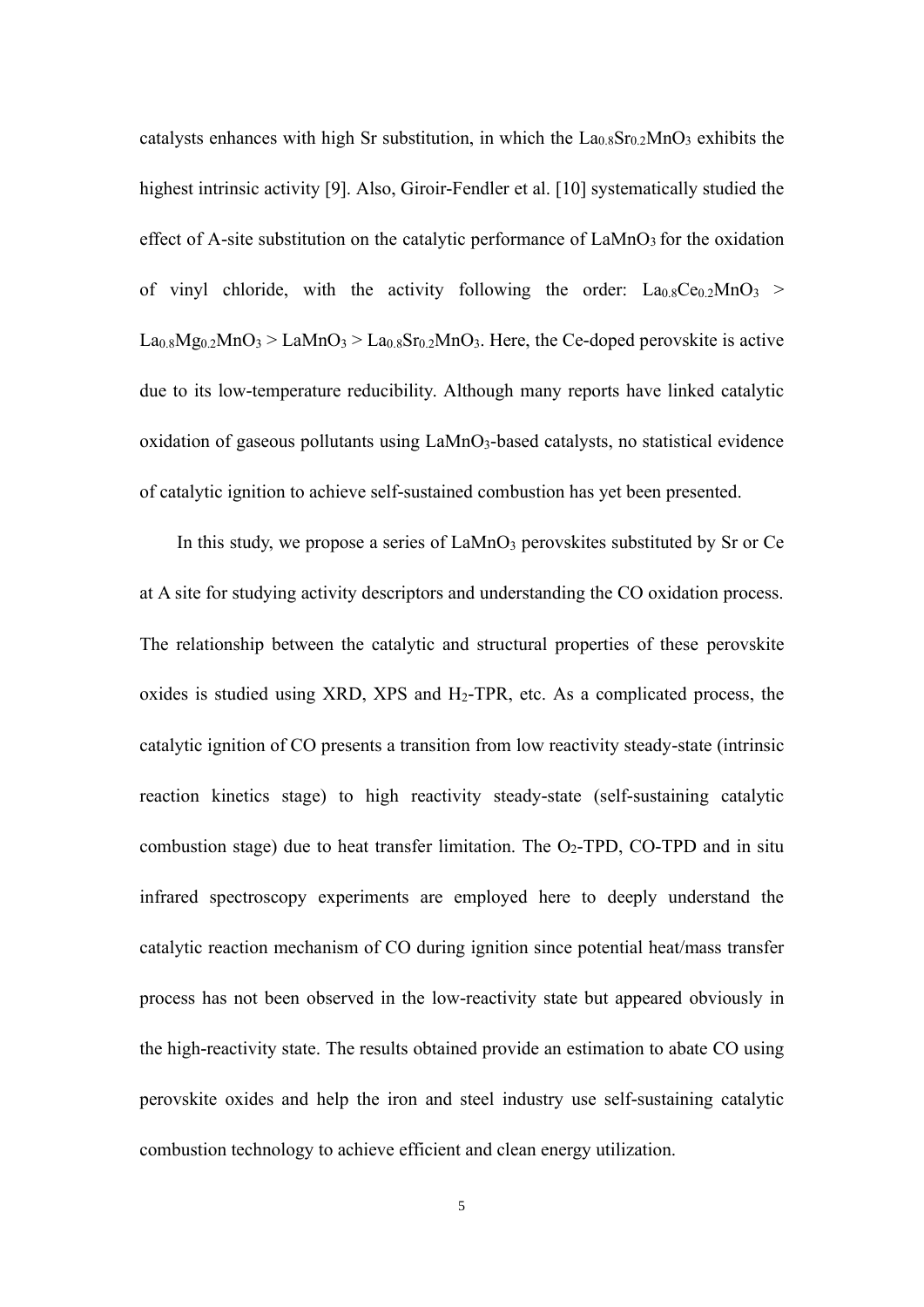# **2. Experimental**

#### *2.1. Preparations of catalysts*

The LaMnO<sub>3</sub> catalyst is synthesized via the sol-gel method. The La $(NO<sub>3</sub>)<sub>3</sub>·6H<sub>2</sub>O$ and  $Mn(NO_3)_2 \cdot 4H_2O$  are dissolved in the given amount ethylene glycol solution containing 0% and 2% sugar as pore-forming agent respectively and stirred at 80 ℃ for 2 h. Then 10 ml of methanol is applied to the solution individually and the solution is acutely stirred before the colloidal gel is formed. After being stored at room temperature for almost 36 h, the resulting gel is dried at 110 °C for 24 h to create a gelatinous solid, which is then put in a crucible and calcined at 900 °C in stagnant air for 6 h. The LaMnO<sub>3</sub> catalysts with  $0\%$  and  $2\%$  sugar (sucrose) are denoted as LMO-W and LMO-SW, respectively. The substituted  $La<sub>0.9</sub>Ce<sub>0.1</sub>MnO<sub>3</sub>$  and  $\text{La}_0$ ,  $\text{Sn}_0$ ,  $\text{MnO}_3$  catalysts with 0% and 2% sugar are also prepared by the sol-gel method, denoted as LCMO-W, LSMO-W (0% sugar), LCMO-SW and LSMO-SW (2% sugar), respectively.

#### *2.2. Characterization*

Powder X-ray diffraction (XRD) tests are conducted on an XD-3-automatic diffractometer (PERSEE) fitted with Cu Kα nickel-filtered radiation. The range of spectrum acquisition is from 10 to 80°, with a scan rate of 8° per minute and a step of 0.02°. X-ray photoelectron spectroscopy (XPS) is performed on the Kratos Axis Ultra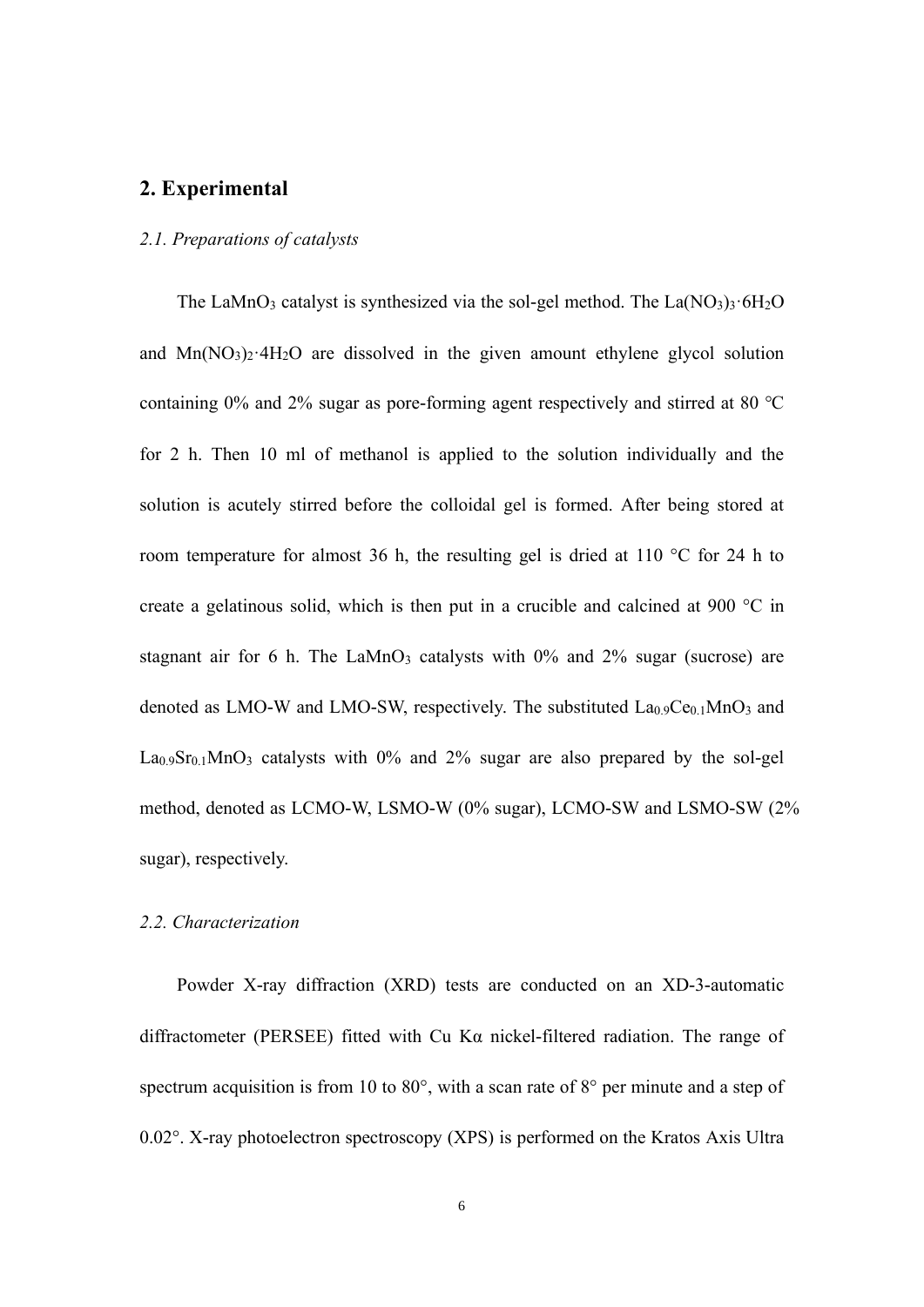DLD spectrometer. Monochromated Al K $\alpha$  ( $\lambda$ =1486.6 eV) is selected as the radiation source, and the operating voltage is 15 kV. The binding energies are calibrated using the C 1s (284.8 eV) adventitious carbon peak. Hydrogen temperature-programmed reduction  $(H_2-TPR)$  experiments are carried out on the TP-5080B Auto multifunctional adsorption instrument equipped, which loads a thermal conductivity detector (TCD). Each sample (30 mg) is pretreated in pure He at 500 °C for 30 minutes. After cooling to 50 °C, H<sub>2</sub>-TPR measurements are recorded in 5% H<sub>2</sub>/He (50) ml/min) and heated to 1000  $^{\circ}$ C at a rate of 10  $^{\circ}$ C/min.

The temperature-programmed desorption of oxygen and carbon monoxide  $(O<sub>2</sub>$ and CO-TPD) is also carried out on the TP5080B instrument by 5%  $O_2$ /He and 5% CO/He mixtures, respectively. After the pre-treatment of each sample (30 mg) at 500 °C for 30 min, it was fully absorbed in a pure  $O_2$  or CO atmosphere at 50 °C for 30 minutes and then exposed in He flow to remove physically adsorbed  $O<sub>2</sub>$  or CO until the baseline stabilization occurred. The sample is then heated at  $10^{\circ}$ C/min until reaching 1000 °C. The consumption of  $H_2$ ,  $O_2$ , and CO is calculated quantitatively by integrating the TPR and TPD curves. In situ infrared (IR) spectra are recorded on a Bruker Tensor 27 instrument, which equips a self-designed magnetically-driven transmission cell equipped with an MCT detector with a resolution of 4  $cm^{-1}$  and capable of 32 scans. About 20 mg of fresh catalysts are pressed into a self-supporting wafer, immobilized in a quarts IR cell, and heated at 300 °C in the flow of  $N_2$  for 1 h to eliminate any impurities. When the temperature is cooled from 300  $^{\circ}$ C under N<sub>2</sub>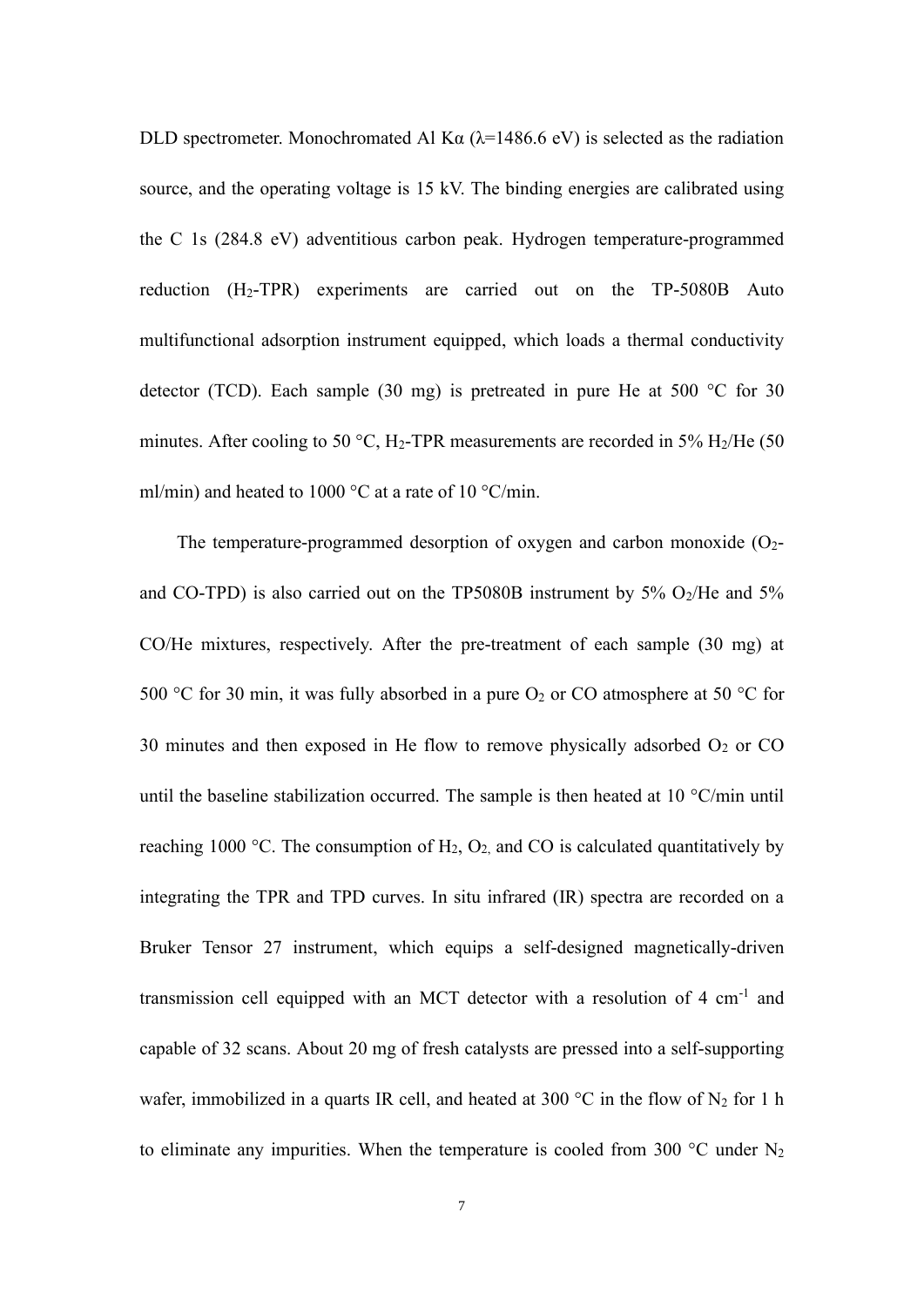flow to ambient temperature, the IR spectroscopy is collected as a background for this catalyst. Subsequently, the catalyst is exposed to a stream of  $25\%$  CO/N<sub>2</sub> or  $25\%$  $CO+25\%$   $O_2/N_2$  at 30 ml/min for 0.5 h until saturation is reached. Then the spectra are collected based on the desorption process under the  $N_2$  stream or continuous flow reaction process from ambient temperature to 200 °C with a heating rate of  $10 °C/min$ .

#### *2.3. Catalytic activity measurement*

The catalytic activity of perovskite oxides for CO oxidation is investigated in a 4 mm inner diameter microreactor. 200 mg of catalyst is pre-pressed into sheets and sieved into 20-40 mesh, and then filled in the reactor. The feed gas of CO/air is introduced into the reactor and is controlled by mass flow controllers measuring  $\pm 1\%$ accuracy over the full range. The total flow rate of each test is maintained at 200 ml/min. The activity evaluation, including the lean-combustion limit, is performed under steady-state conditions while the temperature is heated from room temperature to 400 $^{\circ}$ C at a rate of 5 $^{\circ}$ C/min, then turned off the heat source to monitor the combustion running auto-thermally. Two K-type thermocouples with a thickness of 0.5mm are used here: the first one, inserted in the center of the catalyst bed, is continuously monitoring the temperature; the second one, located in front of the catalyst bed, is used control to the furnace temperature. The main criteria to judge the self-sustained combustion should be that the room temperature is lower than the wall temperature and keeps steady for 10 min, and the two-dimensional temperature distribution on the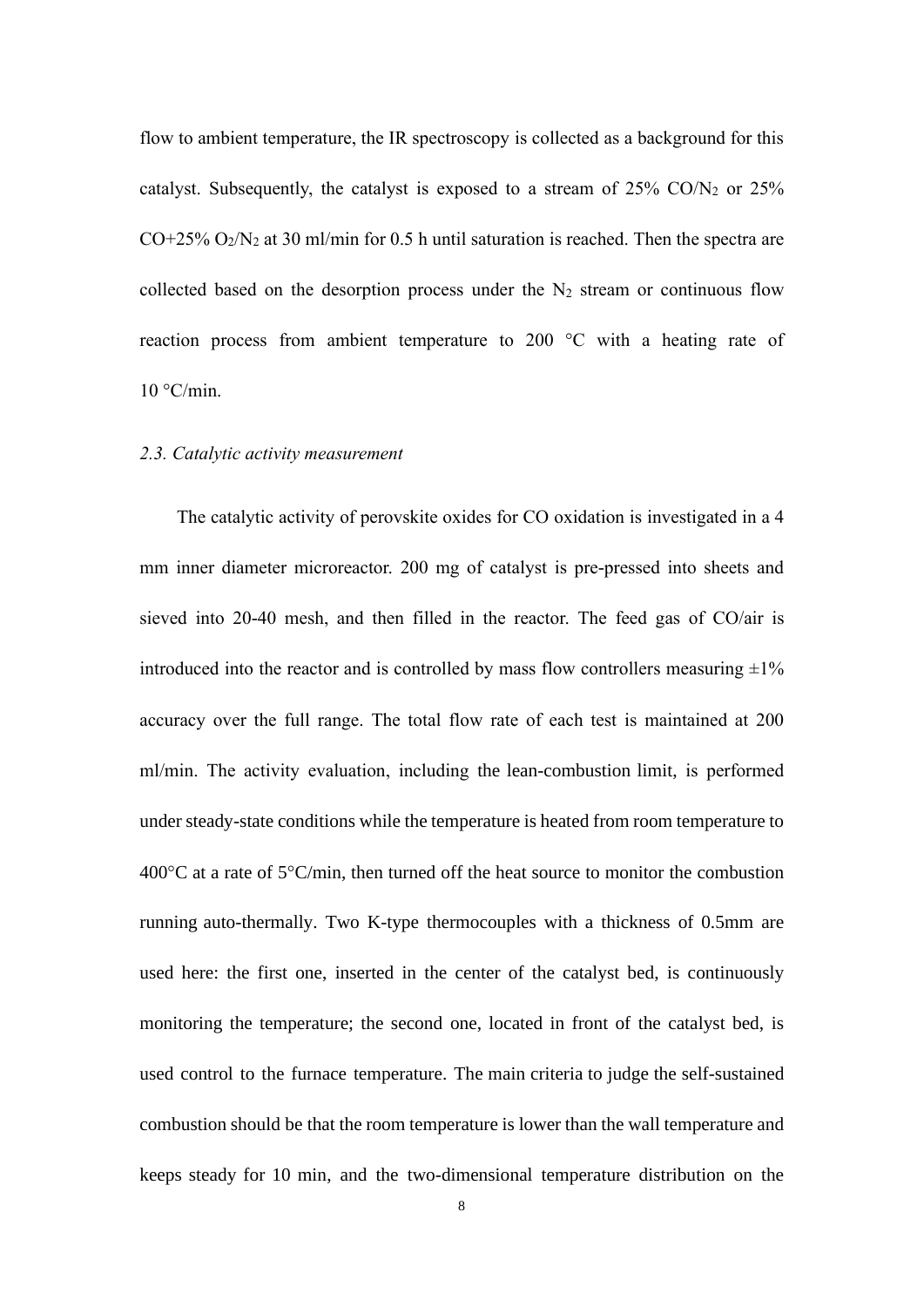reactor surface (the emissivity of the surface is 0.87) can be collected by the FLIR T640 infrared camera (full-scale measurement precision of  $\pm 2\%$ ). An online gas analyzer (Maihak) is used to monitor the effluent  $CO$ ,  $O_2$  and  $CO_2$  (CO range is 0% -30%, accuracy is  $\pm 2\%$  FS; O<sub>2</sub> range is 0-10% - 40%, accuracy is  $\pm 3\%$  FS; CO<sub>2</sub> range is 0-10%, accuracy is  $\pm$  3% FS).

### **3. Results and discussion**

#### *3.1. XRD and XPS analysis of catalysts*

The XRD patterns for all the catalysts are shown in Fig. 1. According to the conventional diffraction powder file, the main diffraction peaks  $(2\theta=23.1^{\circ}, 32.6^{\circ},$ 40.3°, 46.7°, 58.4°, and 68.3°) of LMO utterly match the usual perovskite phase of LaMnO (PDF#50-0299) with no other impurity [11], which correspond to typical crystal planes of (110), (200), (202), (220), (024) and (224) respectively [12]. Small diffraction peaks centered at 27.7 observed in LCMO are assigned to the fluorite structure of  $CeO<sub>2</sub>$  (PDF#81-0792) [13], and such a separation phase arises from the high loading ratio of cerium during the catalyst preparations. Similarly, the faint diffraction peaks centered at  $15.6^{\circ}$ ,  $27.9^{\circ}$  and  $48.7^{\circ}$  can be observed in LSMO, which are indexed as the hexagonal phase of SrMnO<sub>3</sub> (PDF#24-1213) [14, 15]. No significant change is found for the peak intensity and width of LMO-W, LMO-SW, LSMO-W, LSMO-SW, and LCMO-W. However, the LCMO-SW exhibits the weaker diffraction peak of the perovskite phase than others since the addition of sugar frustrates agglomeration and crystallization of active metals during the calcination,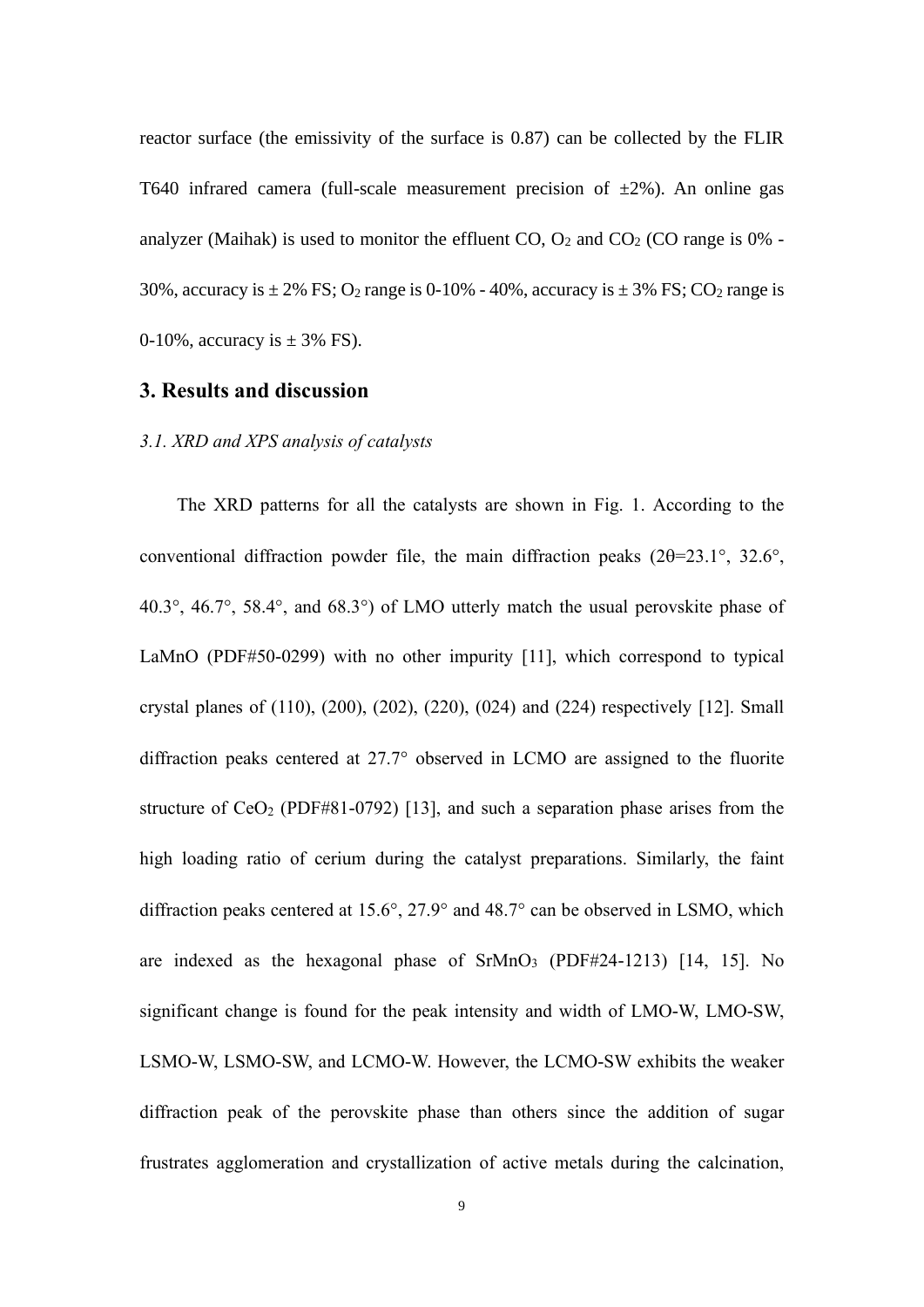

thus allowing the creation of smaller crystalline oxides [16].

**Fig. 1.** XRD patterns of the catalysts.

XPS technique is used to analyze the chemical condition and the catalyst's surface structure. As illustrated in Fig. 2a, the La 3d core-level XP spectra of catalysts are typical of  $La^{3+}$  compounds [17]. The two peaks are separated into two lines  $3d_{5/2}$ and 3d3/2 owing to a spin-orbit relationship, while each line is further separated by the shift of the electron from the oxygen ligands to the La 4f [18], corresponding to the peaks located at 834.4, 838.0, 851.2, and 854.8 eV, respectively. Two prominent peaks are observed in Fig. 2b, indicative of Mn  $2p_{1/2}$ , and Mn  $2p_{3/2}$  for all catalysts. The asymmetrical Mn 2p3/2 peak at about 642 eV verifies the presence of at least two Mn valence states:  $641.6 \text{ eV}$  for  $\text{Mn}^{3+}$  and  $643.5 \text{ eV}$  for  $\text{Mn}^{4+}$ , respectively [19]. The O1s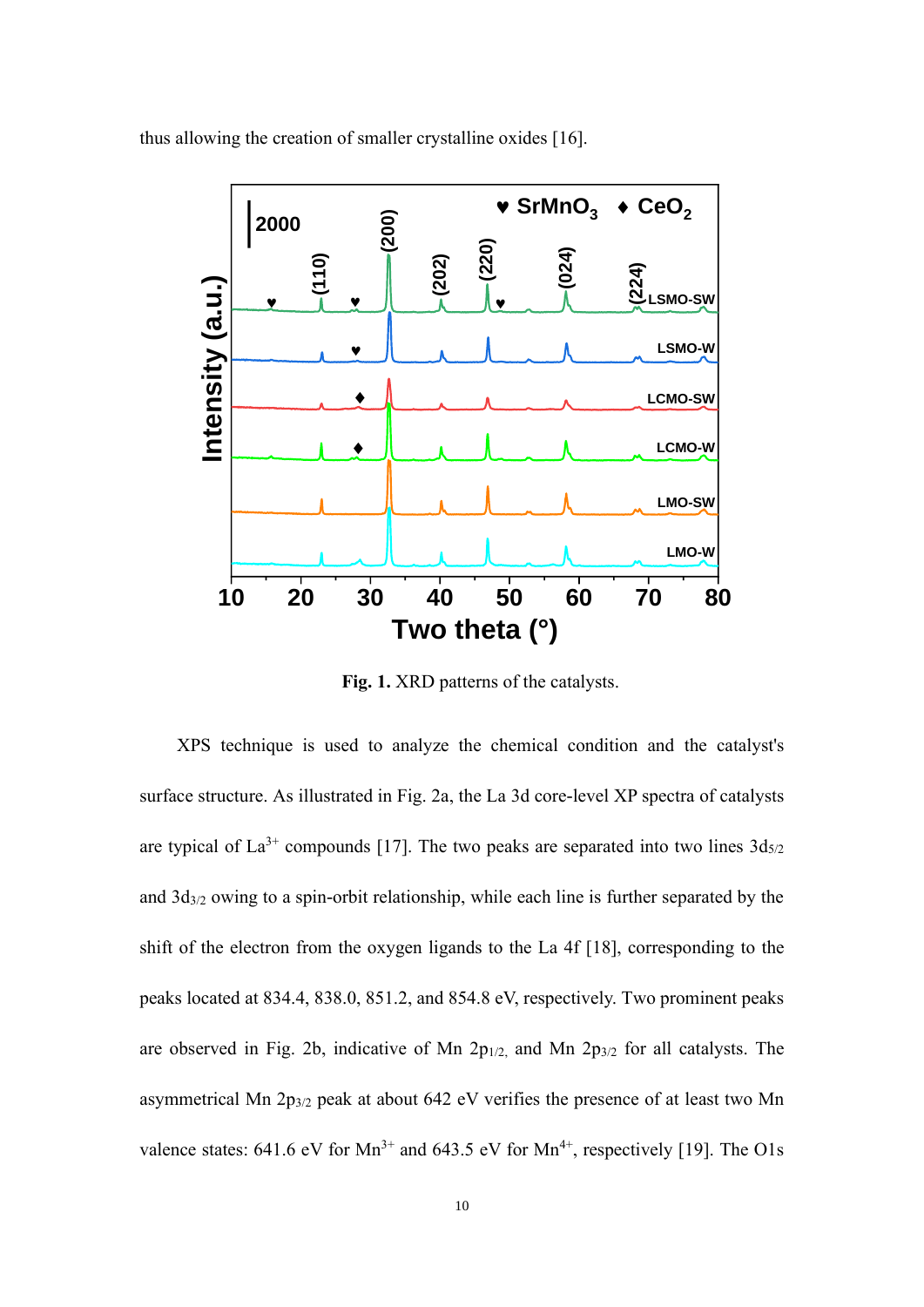spectrum in Fig. 2c exhibit two deconvoluted peaks: the first one at 529.3 eV can be related to the lattice oxygen  $(O<sub>L</sub>)$  species, and the other one at higher binding energy (531.0 eV) can be correlated with the surface chemisorbed oxygen (Os) species [20].

The LSMO-W and LSMO-SW give Sr 3d spectra in Fig. 2d, which at 132.4 eV and 134.1 eV can be deconvoluted into two peaks. Such a phenomenon suggests that the Sr present in the +2 oxidation state only [21]. For the LCMO-W and LCMO-SW, the Ce 3d spectra (Fig. 2e) are decomposed into  $3d_{5/2}$  and  $3d_{3/2}$  spin-orbit pairs, represented by v and u, respectively. The four intense peaks  $v_0$  (881.8 eV),  $u_0$  (900.3 eV), v<sub>3</sub> (897.6 eV), u<sub>3</sub> (916.2 eV), and the two weaker peaks v<sub>2</sub> (888.0 eV) and u<sub>2</sub> (906.9 eV) can be assigned to different Ce 4f electron configuration in the final states of the Ce<sup>4+</sup> species. The v<sub>1</sub> (883.1 eV) and u<sub>1</sub> (902.8 eV) peaks can be related to the final state of the  $Ce^{3+}$  species, which prefers the formation of vacancies of oxygen and unsaturated chemical bonds on the surface of the catalyst [22, 23]. The surface atomic ratios of the component La, Mn, Sr, O, Ce, and the contents of the surface species  $Mn^{4+}$ ,  $O<sub>L</sub>$ , and  $Ce<sup>3+</sup>$  are generalized in Table 1, measured according to the relative peak areas of the XP spectra. It can be found that the catalysts synthesized with sugar increase the surface contents of  $Mn^{4+}$  and lattice oxygen because the  $Mn^{4+}/(Mn^{4+}+Mn^{3+})$  and  $O<sub>L</sub>/(O<sub>L</sub>+O<sub>S</sub>)$  in the catalysts with sugar are higher than those without sugar. Considering the catalytic activity test described below, the surface  $Mn<sup>4+</sup>$  cations on the surface are easily reduced to a low chemical state, which plays an essential role in the CO oxidation process. However, the  $Mn^{4+}$  cations with relatively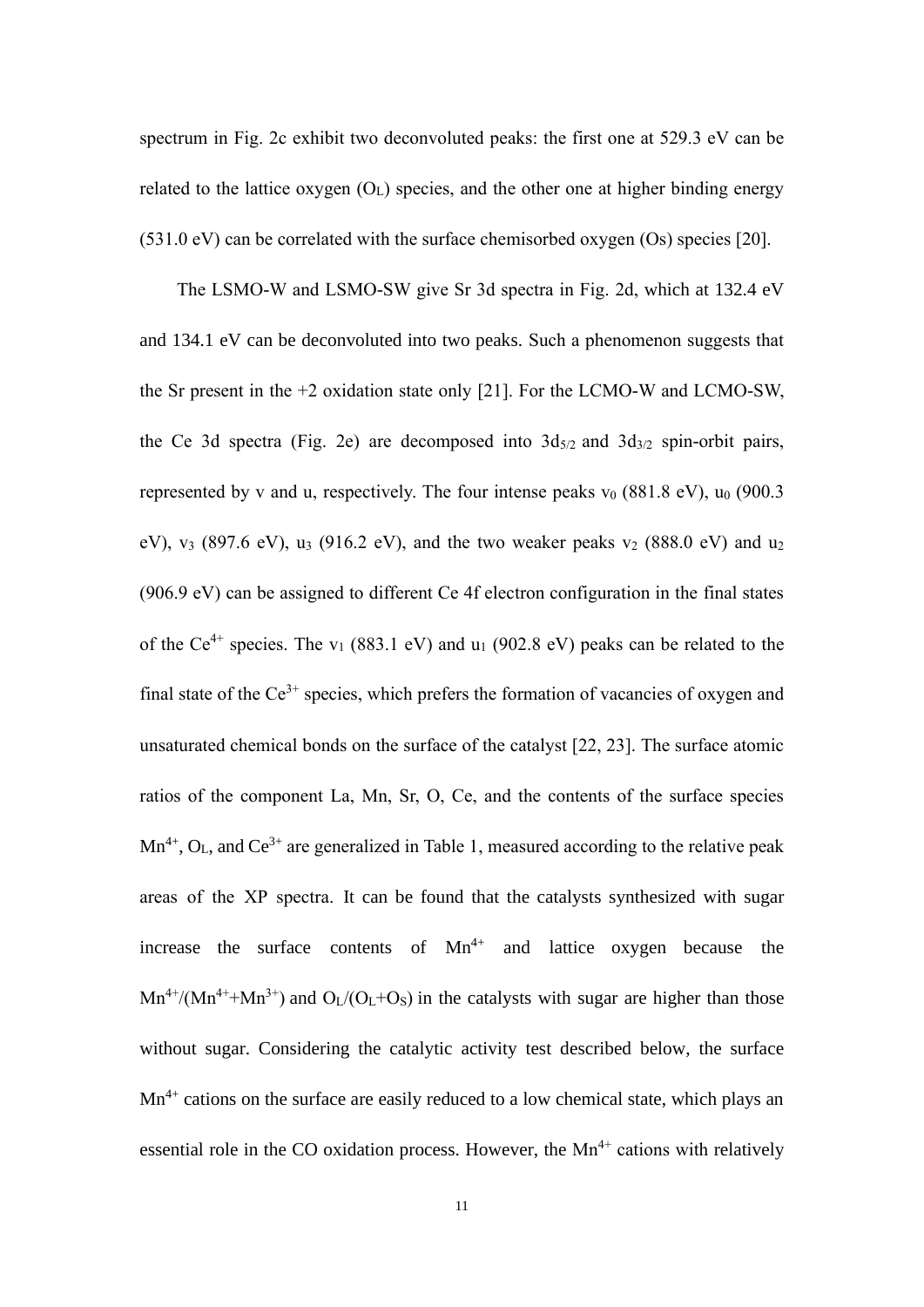small amounts lead to the decrease of activity after the Sr addition into A sites of LaMnO<sub>3</sub>, and hence more  $Mn^{4+}$  cations enriched on the catalyst surface are expected during catalyst preparation. Similar results can also be obtained via Huang et al. and Li et al. [24, 25]. Due to the presence of  $Ce^{3+}$  beneficial to forming vacancies, the LCMO synthesized with sugar obtains a higher ratio of  $Ce<sup>3+</sup>$  species than that without sugar, facilitating oxygen mobility during CO oxidation.



**Fig. 2.** XPS narrow spectra of La 3d (a), Mn 2p (b), O 1s (c), Sr 3d (d), and Ce 3d (e) over the catalysts.

**Table 1** Surface compositions of catalysts derived from XPS analysis.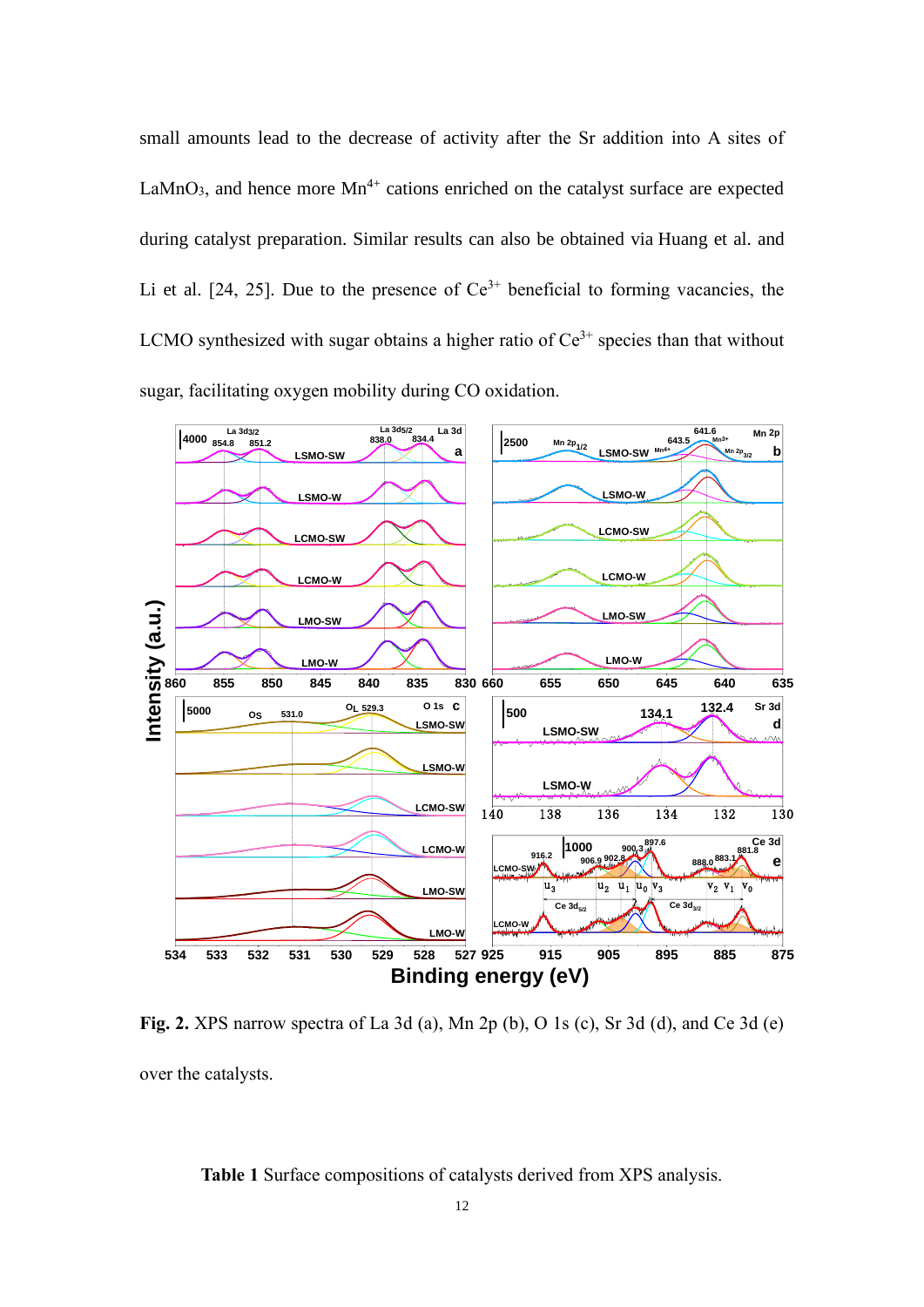| Catalyst |      |      | Surface element composition (at %) |               |                          | $Mn^{4+}/(Mn^{4+}+Mn^{3+})$ $O_L/(O_L+O_S)$ $Ce^{3+}/(Ce^{3+}+Ce^{4+})$ |      |                |
|----------|------|------|------------------------------------|---------------|--------------------------|-------------------------------------------------------------------------|------|----------------|
|          | La   | Mn   | $\mathbf{O}$                       | Sr            | Ce                       |                                                                         |      |                |
| LMO-W    | 17.3 | 14.5 | 68.2                               | $\frac{1}{2}$ | $\sqrt{ }$               | 40.1                                                                    | 42.2 | $\sqrt{2}$     |
| LMO-SW   | 15.9 | 15.8 | 68.3                               | $\frac{1}{2}$ | $\sqrt{2}$               | 40.7                                                                    | 42.8 |                |
| LSMO-W   | 17.1 | 12.7 | 67.5                               | 2.7           | $\overline{\phantom{a}}$ | 34.9                                                                    | 38.3 | $\overline{1}$ |
| LSMO-SW  | 14.7 | 14.2 | 68.3                               | 2.8           | $\overline{\phantom{a}}$ | 40.7                                                                    | 39.9 | $\sqrt{2}$     |
| LCMO-W   | 15.2 | 12.1 | 69.5                               | $\sqrt{2}$    | 3.2                      | 37.7                                                                    | 43.3 | 22.2           |
| LCMO-SW  | 13.8 | 15.5 | 67.0                               | $\sqrt{2}$    | 3.8                      | 42.7                                                                    | 43.9 | 24.8           |

#### *3.2. Temperature-programmed analysis of the catalysts*

The H2-TPR experiments investigate the reducibilities of the catalysts, with the profiles shown in Fig. 3. Two main reduction regions, for all the catalysts, are detected in the range of 200-600 and 600-850 °C. The low-temperature region (200-600 °C) can be separated into two separate sub-peaks: the β peak at about 398°C is attributed to the reduction of Mn<sup>4+</sup> to Mn<sup>3+</sup> [26-28]; the γ peak is allocated to the single-electron reduction of  $Mn^{3+}$  to  $Mn^{2+}$  in a coordination-unsaturated micro-environment at around 479 °C [29, 30]. In the other high-temperature region (600-850 °C), the  $\delta$  peak with dominant intensity corresponds to the typical reduction of  $Mn^{3+}$  to  $Mn^{2+}$ . Such a phenomenon is similar to that reported by other group [15], where two reduction steps are observed for pure LaMnO<sub>3</sub>, the first one in the temperature range  $323-577$  °C is attributed to the reduction of the fraction (35%) of  $Mn^{4+}$  to  $Mn^{3+}$ , and the other one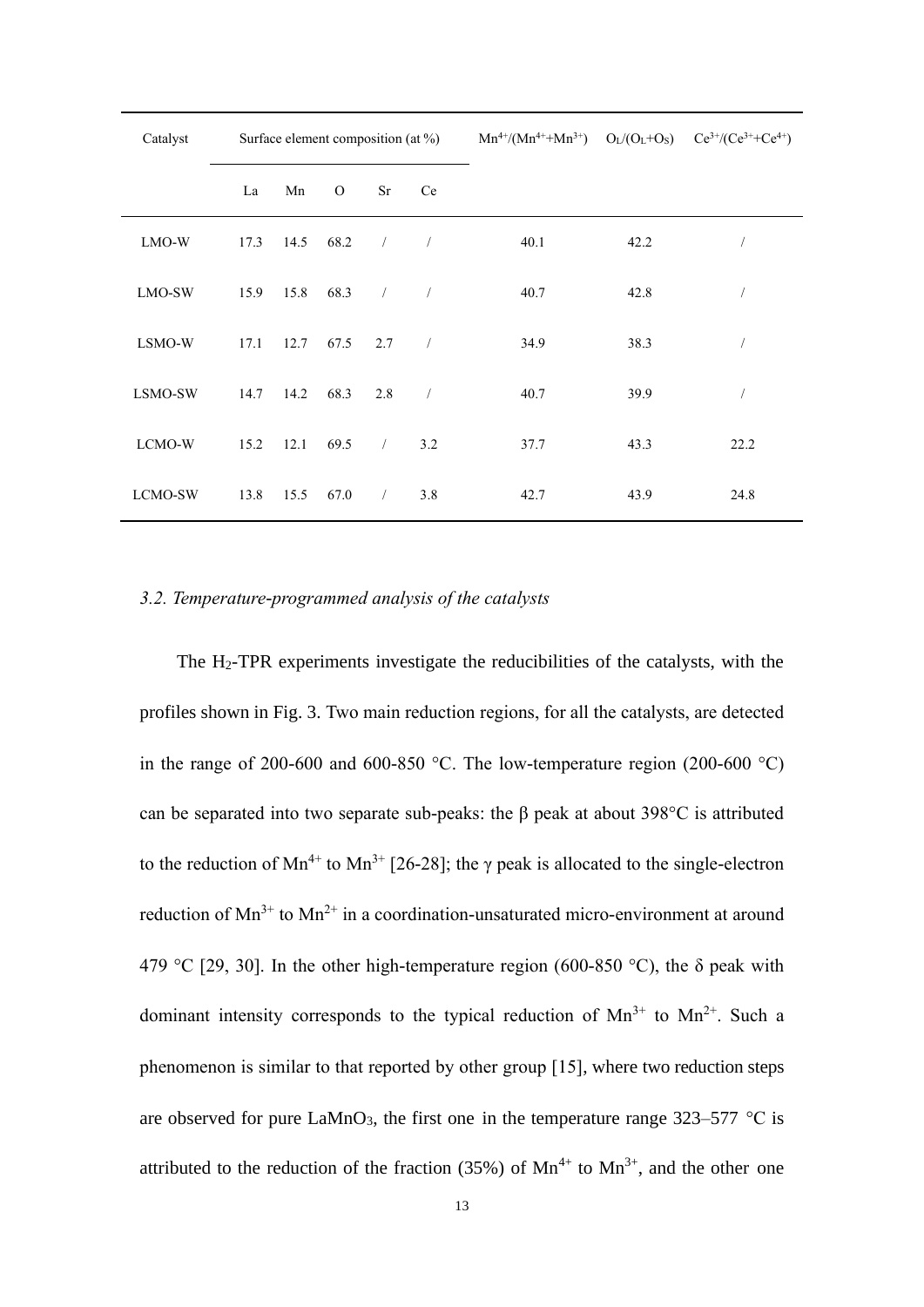occurring during the isothermal step at 800  $^{\circ}$ C is due to complete reduction of Mn<sup>3+</sup> to  $Mn^{2+}$ . Obviously, in the reduction process, the reduction of  $Mn^{2+}$  into  $Mn^{0}$  hardly occurred (200-850 °C) of the catalysts since the chemical state of  $Mn^{2+}$  is very stable in such a temperature range  $< 1000$  °C [31]. H<sub>2</sub>-TPR results also reveal that the Sr- and Ce-doped LaMnO<sub>3</sub> catalysts exhibit better reducibility than others in the overall high-temperature domain because the peak is decreased from 801 to 773 °C by 28 °C. By comparison, the β and γ peaks of the LCMO-W are abnormally located at 431 and 503 °C, respectively, which are abnormally higher than those of the other catalysts in the low-temperature area. The cerium addition into LaMnO<sub>3</sub> (LCMO-W) without sugar leads to crystallization into fluorite  $CeO<sub>2</sub>$  and perovskite crystals. With respect to the LCMO-SW, however, a new  $\alpha$  peak appearing at 251 °C may has partially been caused by the addition of sugar as a pore-forming agent, which promotes the formation of amorphous and relatively small oxide crystallites (determined by XRD analysis). More importantly, the existence of  $\alpha$  peak is attributable to some cerium inserted into the lattice structure of LaMnO<sub>3</sub> to form solid solutions that include many  $Ce^{3+}$  ions (XPS analysis). The calculated amount  $H_2$  consumption listed in Table 2 is within the range of 177.0-233.0  $\mu$ mol/g for all the catalysts tested, where the H<sub>2</sub> uptakes of LMO-W and LMO-SW are 233.0 and 228.9 μmol/g that are higher than those of LSMO-W, LSMO-W, and LCMO-W. According to Kang et al. [32], the redox performance of the catalyst depends mainly on their reduction temperature rather than on hydrogen consumption. The LCMO-SW has a high H<sub>2</sub> consumption ( $\alpha+\beta+\gamma=94.4$ )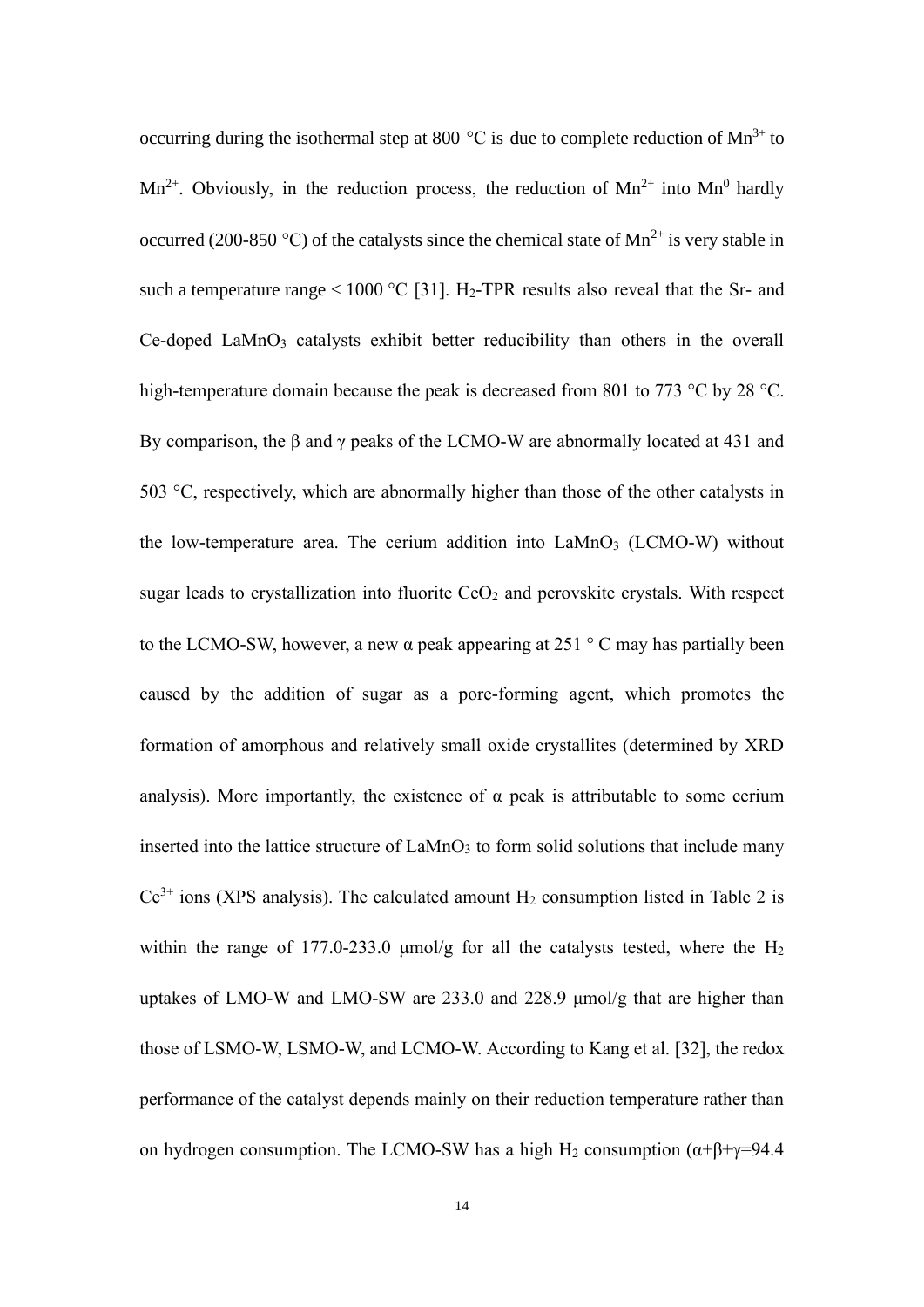μmol/g) at the low-temperature region, together with the α peak appearing at 251 °C, and thus exhibits the highest excellent reducibility among all of the catalysts [10, 33].



**Fig. 3.** H2-TPR profiles of the catalysts.

**Table 2** H<sub>2</sub> consumption ( $\mu$ mol/g) of catalysts derived from H<sub>2</sub>-TPR analysis.

| Catalyst | $\alpha$       | β    | $\gamma$ | $\delta$ | $\alpha+\beta+\gamma$ | Total |
|----------|----------------|------|----------|----------|-----------------------|-------|
| LMO-W    |                | 74.2 | 13.1     | 145.7    | 87.3                  | 233.0 |
| LMO-SW   | $\overline{1}$ | 66.7 | 12.7     | 149.5    | 79.4                  | 228.9 |
| LSMO-W   | $\sqrt{2}$     | 45.5 | 16.7     | 114.8    | 62.2                  | 177.0 |
| LSMO-SW  |                | 54.3 | 15.1     | 116.7    | 69.4                  | 186.1 |
| LCMO-W   | $\sqrt{2}$     | 69.1 | 10.7     | 112.2    | 79.8                  | 192.0 |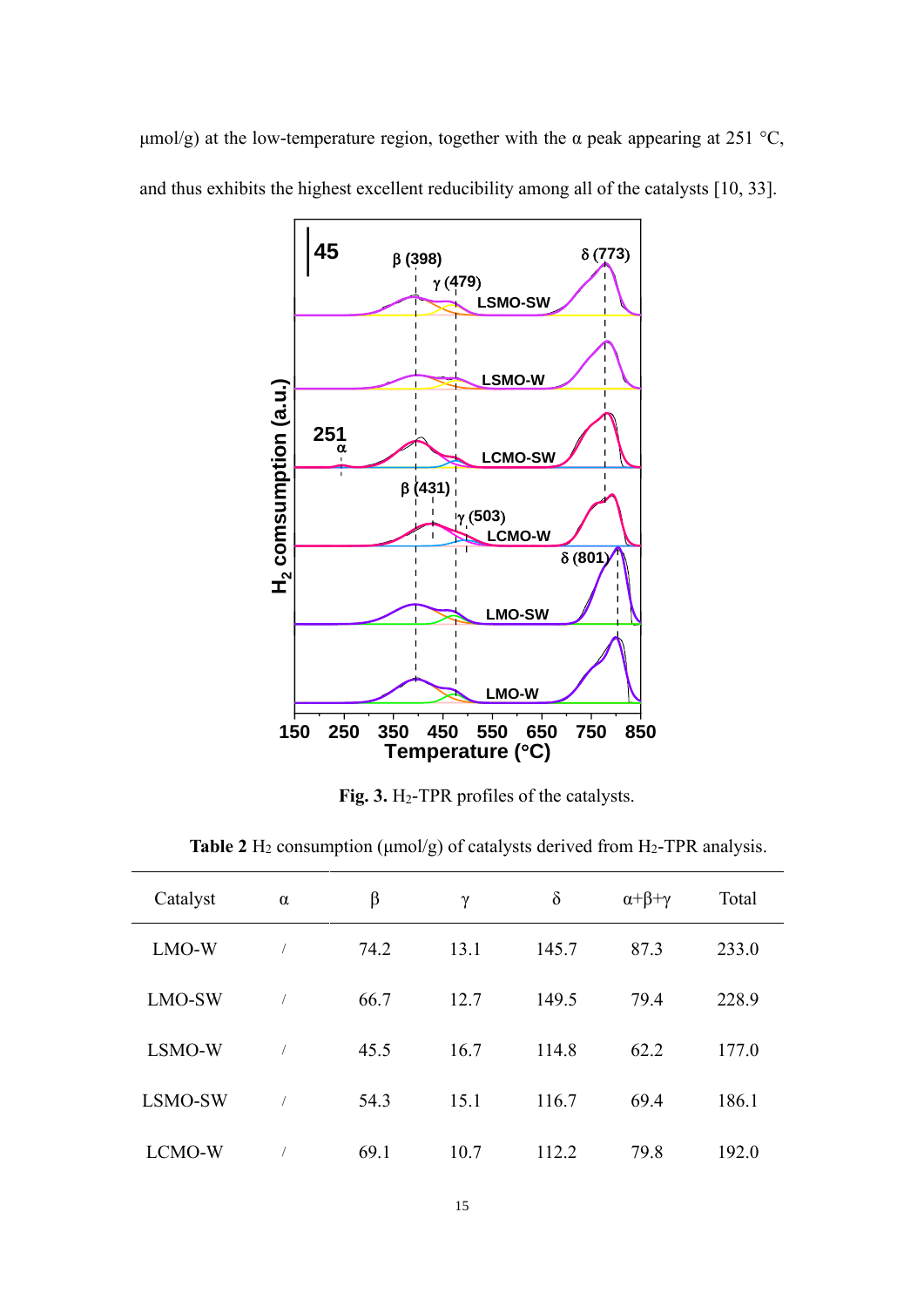| LCMO-SW |  |  |  | 135.6 | 94.4 | 230.0 |
|---------|--|--|--|-------|------|-------|
|---------|--|--|--|-------|------|-------|

The profiles of  $O_2$ -TPD that are seen in Fig. 4 show the two major regions of oxygen desorption. Region Ⅰ, ranging from 200 to 550 °C, is assigned to the weakly adsorbed surface oxygen species [34]. The desorption of lattice oxygen species with different chemical environments is allocated to another area ranging from 550 to 900 °C [11]. In Region Ⅰ, only LMO-SW and LCMO-SW catalysts exhibit the oxygen desorption peaks, revealing that the surface of these catalysts absorbed more oxygen, or the active oxygen can be readily released from the surface or the surface oxygen vacancy. It is well known that the density of chemically adsorbed oxygen on the surface is considered to be a factor affecting the oxidation ability of perovskite catalysts since the catalytic reduction of CO is promoted with the increasing number of chemically absorbed oxygen species in the catalyst surface. In Region II, a tiny peak around 645 °C for the LSMO catalysts and relatively large peaks for other catalysts are observed. Such a phenomenon reveals that the substitution of Sr is unfavorable to the desorption of lattice oxygen. Especially for LMO-W, two desorption peaks are monitored about at 656 and 830 °C, which may arise from the discontinuity desorption activity of lattice oxygen under the thermal environment [35]. The related oxygen desorption potential is further determined by quantitatively integrating the  $O_2$ -TPD curve to help compare the oxygen mobility of catalysts (Table 3). It can be found that LCMO-SW exhibits the highest desorption amounts of oxygen among all the catalysts, suggesting its admirable surface oxygen capacity and oxygen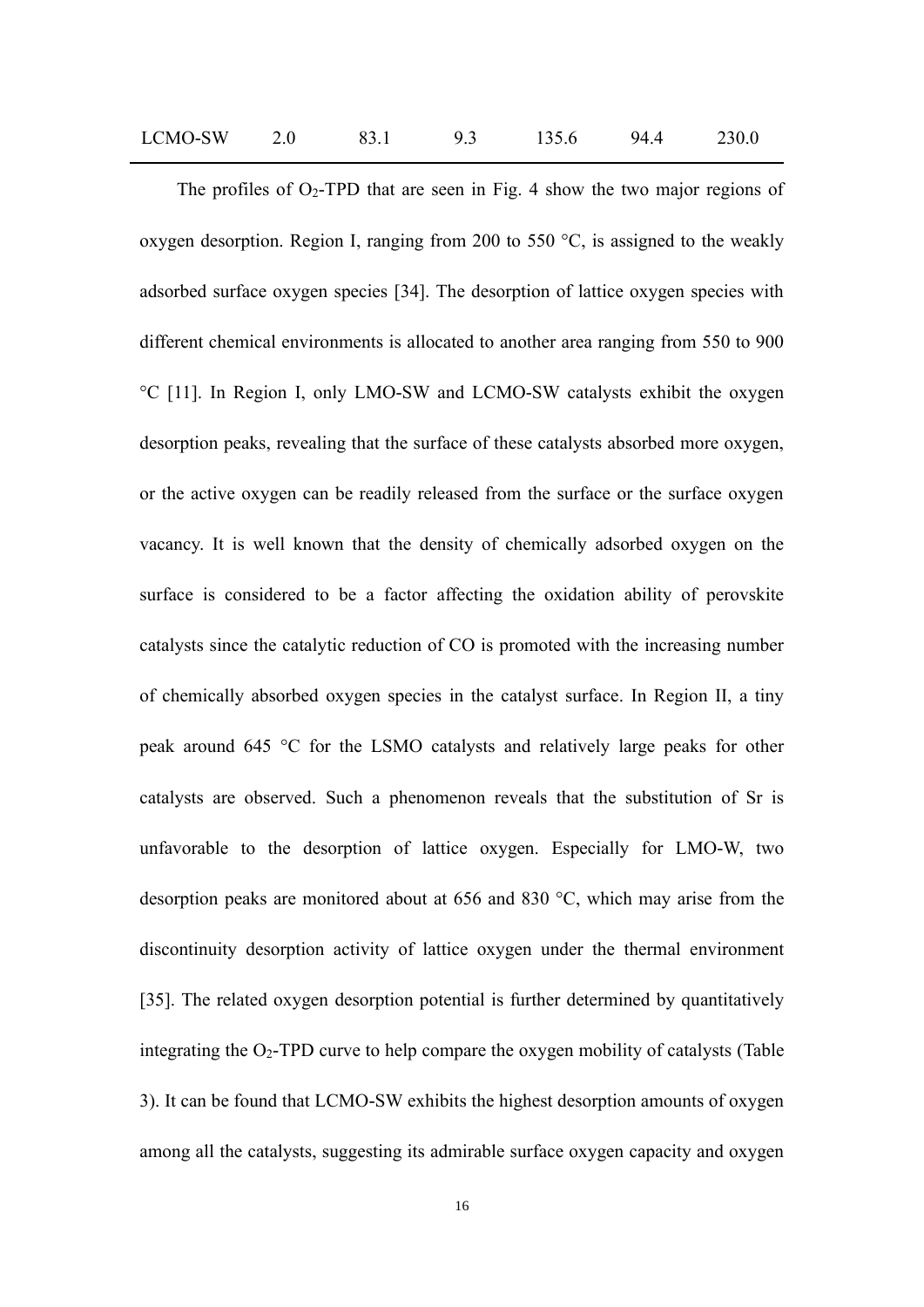mobility. The sugar, as a pore-forming agent, can be decomposed in the calcination process. At the same time, some oxygen atoms in the catalyst precursor would be employed so as to produce abundant oxygen vacancies during calcination process, which lead to oxygen desorbed in the low temperature region in  $O_2$ -TPD (Region I). On the contrary, the LSMO possesses a low oxygen desorption rate in all areas, and Sr substitution negatively affects oxygen capacity and migration activity, even though the sugar is involved in the synthesis process.



**Fig. 4.** O2-TPD profiles of catalysts.

In the CO-TPD profiles (Fig. 5), a tiny desorption peak is observed in a range of 200–550 ℃ over the catalysts prepared with sugar, since the addition of sugar promotes to form amorphous perovskite crystal structure instead of crystallizing and agglomerating active metals during the calcination process. This makes it easier for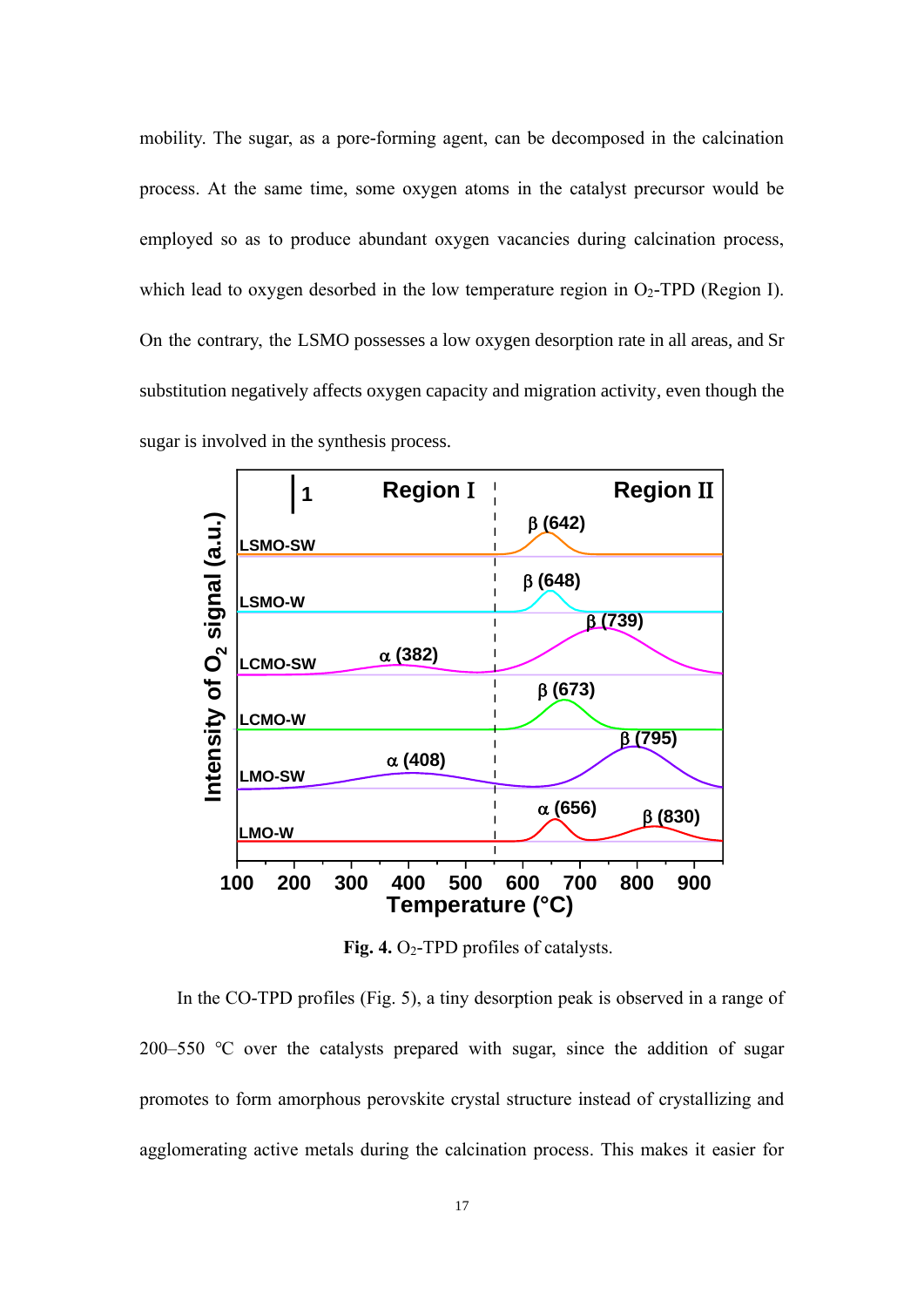CO adsorbed on the catalytic surface to generate intermediate products such as carbonates and hydroxy carbonates etc., corresponding to the CO desorption  $(\alpha$  peak) at low temperatures (419 °C for LMO-SW, 272 °C for LCMO-SW, and 492 °C for LSMO-SW, respectively) with low intensity [36]. Another desorption (β peak) at above 550℃ also presents for all the catalysts, related to the oxidation of bulk lattice oxygen [37]. Our previous studies confirmed that all the CO molecules adsorbed on the catalyst surface are desorbed in the form of  $CO<sub>2</sub>$  during the heating period, and no residual CO signal is observed, which shows that lattice oxygen indeed reacts with CO. The corresponding CO desorption capacity is calculated by integrating the CO-TPD curve quantitatively (Table 3). It can be found that LCMO-SW exhibits the highest desorption amounts of CO, indicating that the Ce substitution with a low level is beneficial to forming oxygen vacancies and improve oxygen mobility during CO oxidation.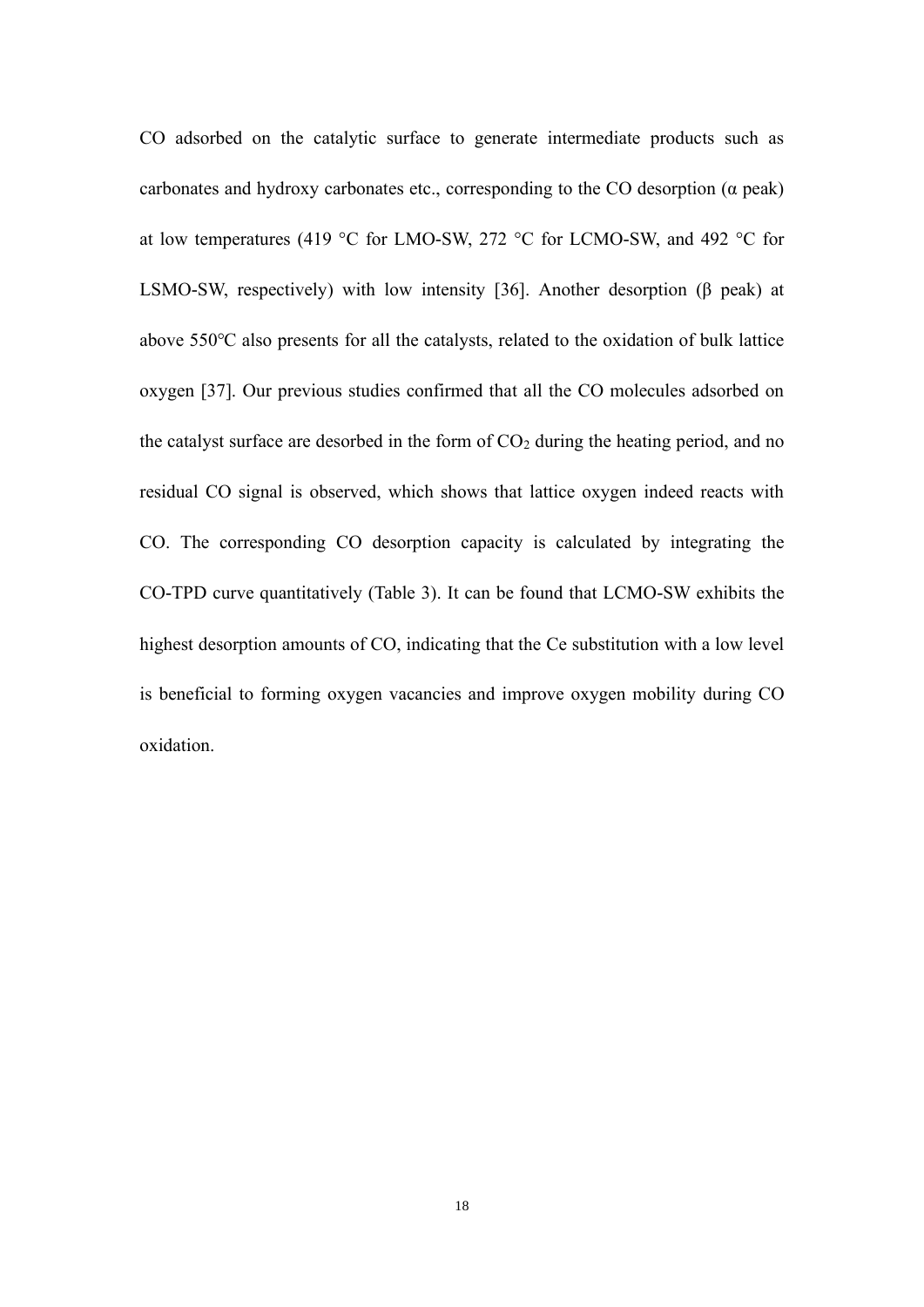

**Fig. 5.** CO-TPD profiles of catalysts.

| <b>Table 3</b> Amounts of $O_2$ and CO desorbed during the TPD experiments. |  |  |
|-----------------------------------------------------------------------------|--|--|
|-----------------------------------------------------------------------------|--|--|

| Catalysts | Uptake of $O_2$ ( $\mu$ mol/g) |                |                |            | Uptake of CO $(\mu mol/g)$ |       |  |
|-----------|--------------------------------|----------------|----------------|------------|----------------------------|-------|--|
|           | $\alpha$                       | $\beta$        | Total          | $\alpha$   | $\beta$                    | Total |  |
| LMO-W     | $\overline{4}$                 | 6              | 10             | $\sqrt{2}$ | 27                         | 27    |  |
| LMO-SW    | 15                             | 20             | 35             | 8          | $\tau$                     | 15    |  |
| LCMO-W    |                                | 9              | 9              | $\sqrt{2}$ | 14                         | 14    |  |
| LCMO-SW   | 5                              | 32             | 37             | 13         | 19                         | 32    |  |
| LSMO-W    |                                | $\overline{4}$ | $\overline{4}$ |            | 9                          | 9     |  |
| LSMO-SW   |                                | 5              | 5              | 3          | 8                          | 11    |  |

*3.3. Catalytic activity test*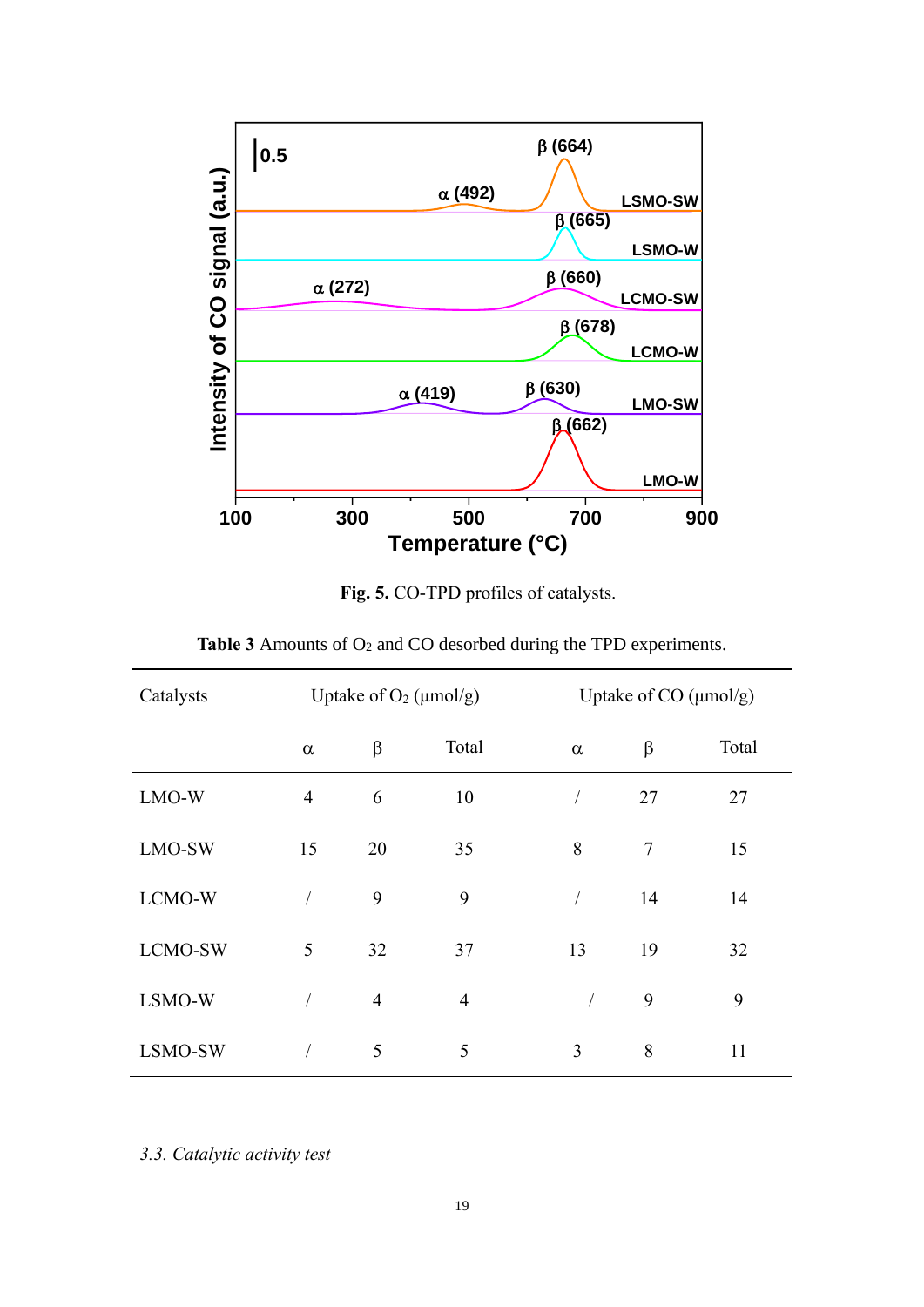Figure 6 shows the change of CO conversion on the catalyst with reaction temperature. Under the reaction conditions (10% CO/air, total flow 200 ml/min), the CO conversion displays the sharp S-shape profiles during the heating process. All the catalysts tested suggest a light-off temperature of approximately 200 ℃, and under 400 °C, CO is wholly converted into  $CO<sub>2</sub>$ . Take the LCMO-SW, for example, the first stage can be depicted as a slow induction process, starting at about 155 ℃ and then continuing at a relatively slow rate up to 183 ℃. The reaction is kinetically regulated here, revealed through the temperature of the catalytic bed near the controlled temperature. The second stage is the ignition process of the gas-solid interface. The temperature range is 183-210 ℃, and the rate of reaction is regulated via internal diffusion. The third stage concerns temperatures well beyond the ignition zone (> 210 ℃). Entering this step ensures that the reaction rate is regulated via external diffusion [38].

The parameters of  $T_{10}$ ,  $T_{50}$  and  $T_{90}$  (i.e., reaction temperature at 10%, 50% and 90% CO conversion, respectively) are employed commonly to compare activities of the catalysts (Table 4), and the order of catalytic performance is followed by LCMO-SW> LSMO-SW> LMO-SW> LMO-W> LSMO-W> LCMO-W. It is evident that the catalytic combustor exhibits the typical highly exothermic reactions about CO oxidation with high CO feeding conditions. The rapid mass and heat transfer on the gas-solid interface facilitates CO self-sustained combustion at the CO conversion of 87.7%, 96.1%, 79% and 88.6% over the LCMO-SW, LSMO-SW, LMO-W and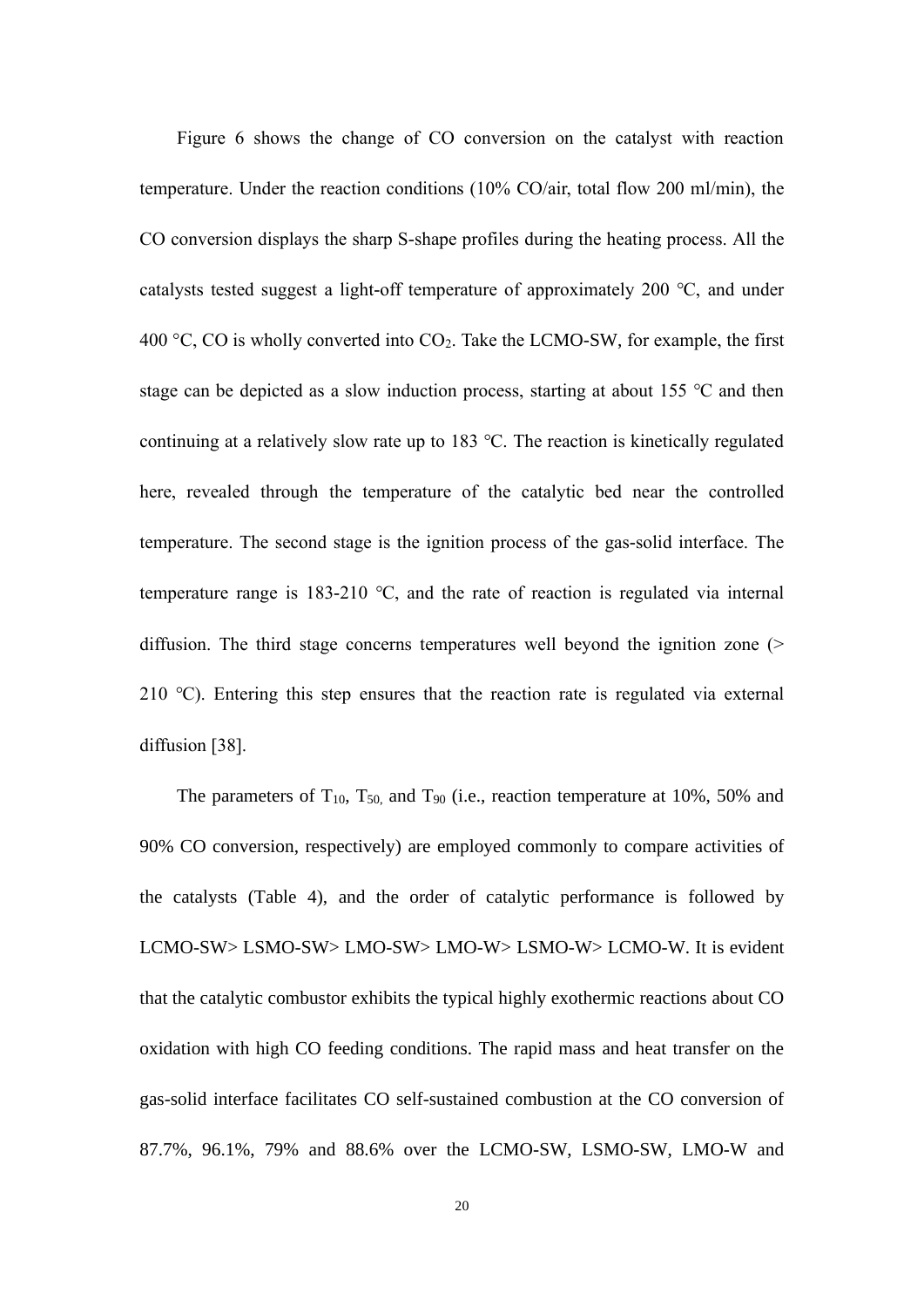LMO-SW, respectively, although the furnace temperature falls to room temperature (cooling process). By comparison, the CO self-sustaining catalytic combustion can not be maintained over the LSMO-W and LCMO-W since the reaction stopping gradually with the decrease of furnace temperature. The cooling lines of CO conversions move to lower temperatures than that of the heating lines, resulting in hysteresis. The formation of hysteresis may be due to the local exothermic effect of the oxidation reaction, so the reaction rate is not significantly affected even if the furnace temperature is lower than the ignition temperature. The stability of the LCMO-SW catalyst is evaluated under CO oxidation at the furnace temperature of 535 °C. As presented in Fig. 7, it is clear that the LCMO-SW gives 100% CO conversion and that the activities remain almost unchanged after reaction for 12 h. The temperature of the catalyst bed reaches about 717  $\degree$ C in this case, considering the furnace temperature-controlled stably and the equilibrium of heat transfer during  $CO \rightarrow CO_2$ self-exothermic reaction. This result indicates that the LCMO-SW is durable under high-temperature conditions.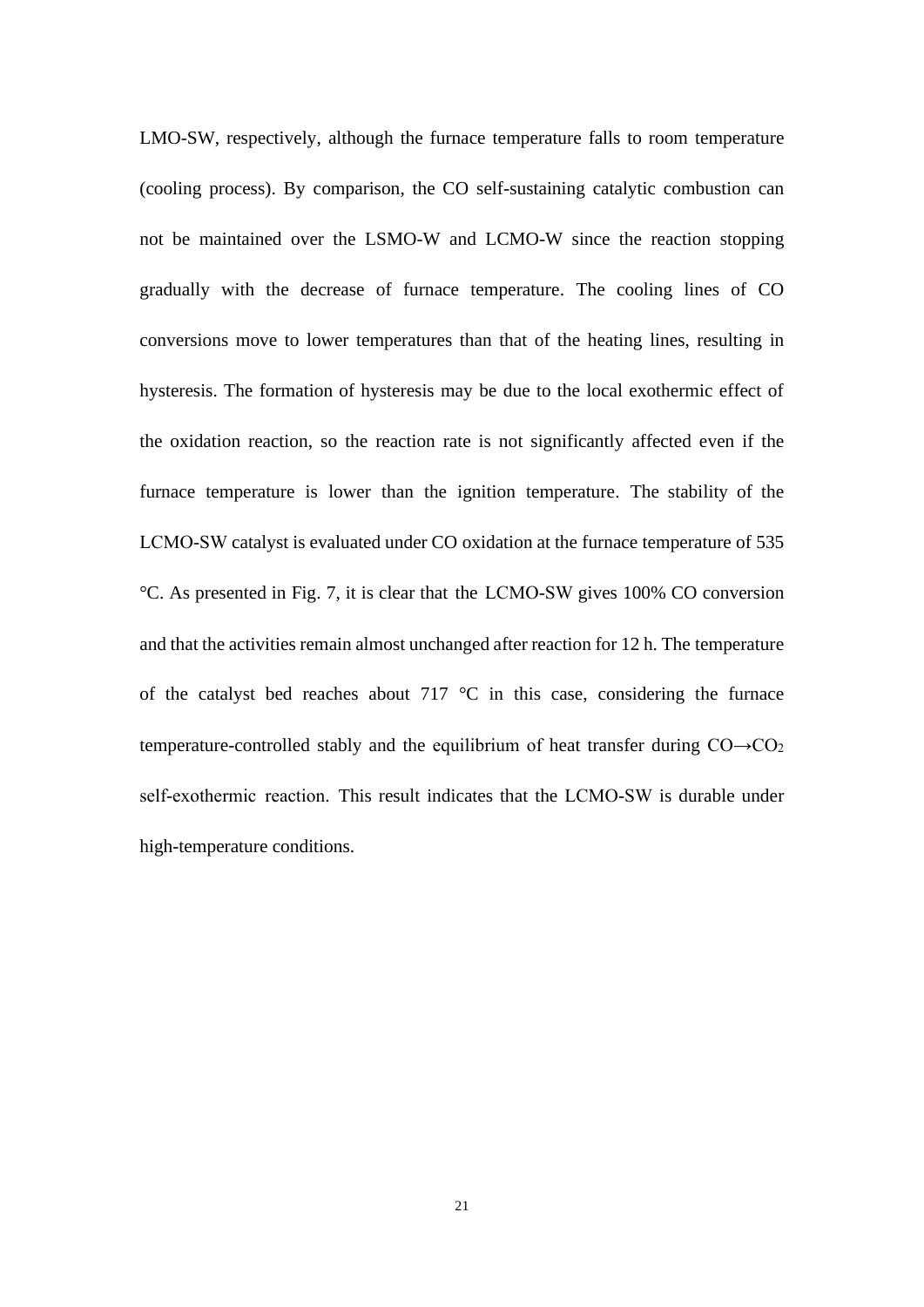

**Fig. 6.** CO conversion vs. furnace temperature for all of the catalysts.



**Fig. 7.** Time-on-stream behavior of the LCMO-SW catalysts for CO oxidation at the

furnace temperature of 535 °C (10% CO/air).

Table 4 Parameters of T<sub>10</sub>, T<sub>50</sub>, and T<sub>90</sub> of the catalysts.

| Catalyst | $T_{10}$ (°C) | $T_{50}$ (°C) | $T_{90}$ (°C) |
|----------|---------------|---------------|---------------|
|          |               |               |               |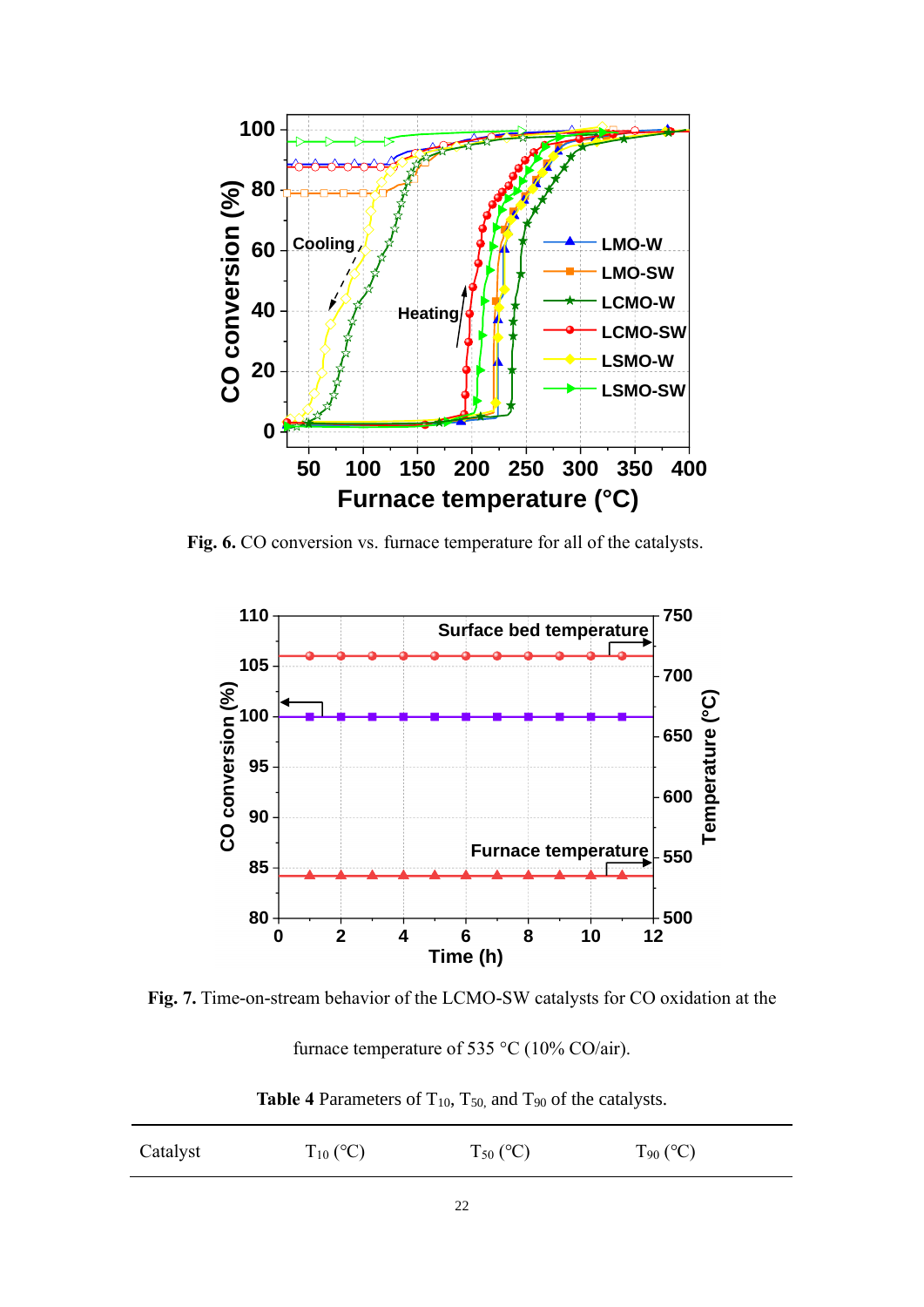| LMO-W   | 220 | 224 | 271 |
|---------|-----|-----|-----|
| LMO-SW  | 224 | 229 | 273 |
| LSMO-W  | 222 | 230 | 273 |
| LSMO-SW | 205 | 216 | 258 |
| LCMO-W  | 237 | 245 | 289 |
| LCMO-SW | 195 | 205 | 248 |

#### *3.4. Stability limit of CO self-sustained catalytic combustion*

It is significant to determine the lean-combustion limits for the CO self-sustained combustion, considering the CO concentration periodically varies during the steelmaking process. Three catalysts, LMO-SW, LCMO-SW and LSMO-SW with relatively high activity, are put into the micro-reactor and the equivalence ratio of the fuel/air mixture is changed while maintaining the total flow rate invariable to determine the critical equivalence ratio  $\phi_c$  via the Binary search. Taking the  $\phi=1$ ,  $\phi=0$ as the initial upper and lower bounds, the median value is taken for each experiment until it reaches the upper limit of the accuracy of the control valve, and then the equivalence ratio is determined as the critical equivalence ratio  $\phi_C$ . As shown in Fig. 8a, the critical equivalence ratio over LCMO-SW, LMO-SW, and LSMO-SW are 0.212, 0.216, and 0.196, respectively. At the same flow rate, the lowest critical equivalence ratio of LCMO-SW means that it exhibits the highest activity among the catalysts evaluated because the catalytic combustion of CO leads firstly to form local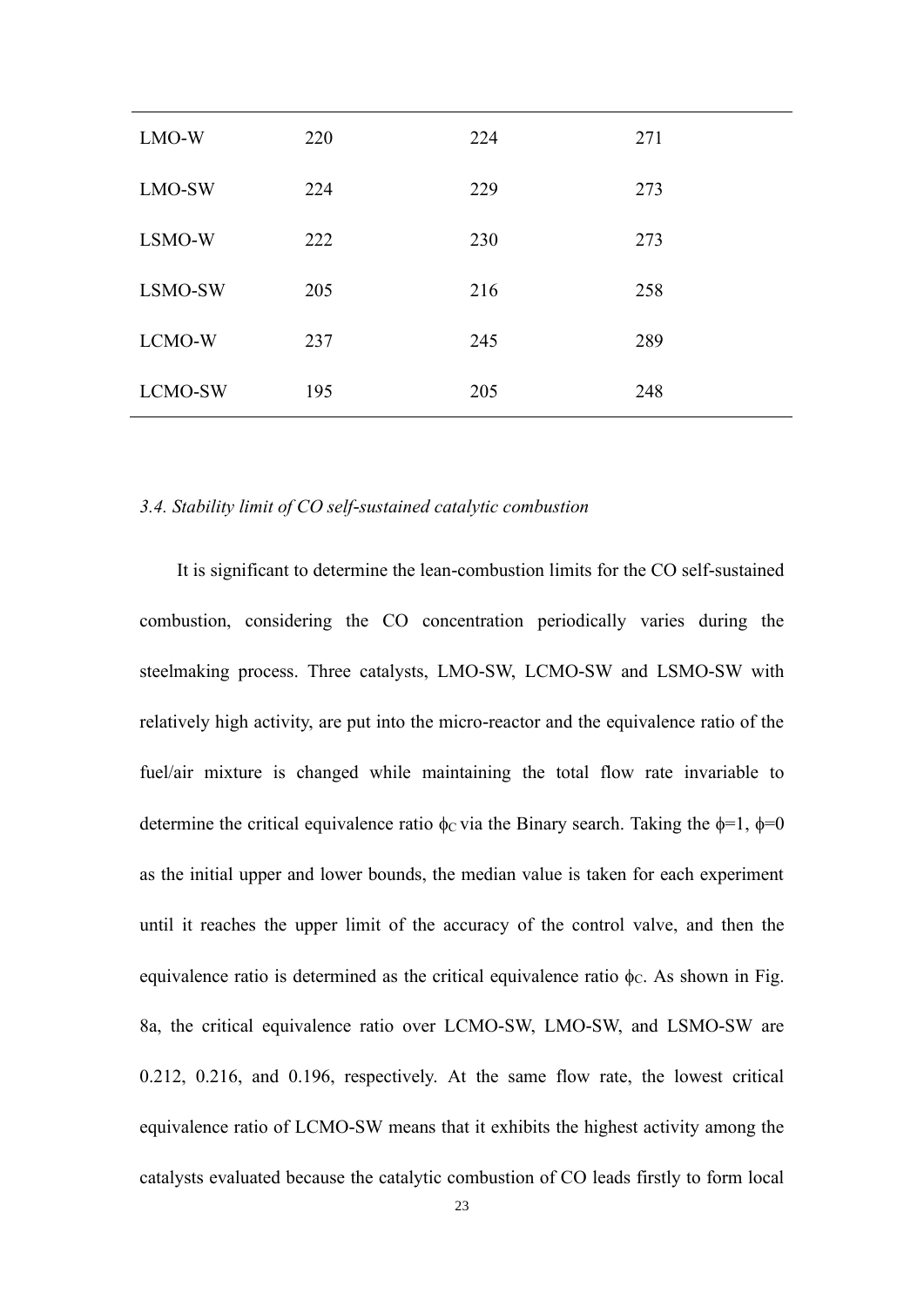hot spots on the catalyst surface and thus, the catalyst with high performance only needs a lower stoichiometric ratio to provide a suitable local temperature for CO ignition. Furthermore, the 2D temperature fields in the reactor (Fig. 8a) also shows that the local hot spot for LSMO-SW is about 140 ℃, which is lower than that of the other two catalysts, namely 148 and 157.9 ℃ for the LMO-SW and LSMO-SW, respectively.

The same approach is taken to determine the critical equivalence ratio ( $\phi$ ) of catalyst LCMO-SW at different flow rates, with the results shown in Fig. 8b. With the increase of flow rate, the critical equivalence ratios ( $\phi$ c) are 0.303, 0.272, 0.182, 0.213 and 0.213, respectively. In other words, the critical equivalence ratios  $(\phi_C)$  decrease first and then increase with increasing the flow rates, obtaining the minimum near 180 ml/min. The reason may be that the flow rate is too poor to realize the self-sustaining combustion of CO with small critical equivalence ratios. When the flow rate of gas is high, however, the input heat is increased so that the critical equivalent ratio is decreased. Further increasing the flow rate would increase the flow velocity, which takes away additional heat and results in more heat loss. In this case, the surface bed temperature (violet line in Fig. 8b) always rises with the flow rate to compensate for the heat loss.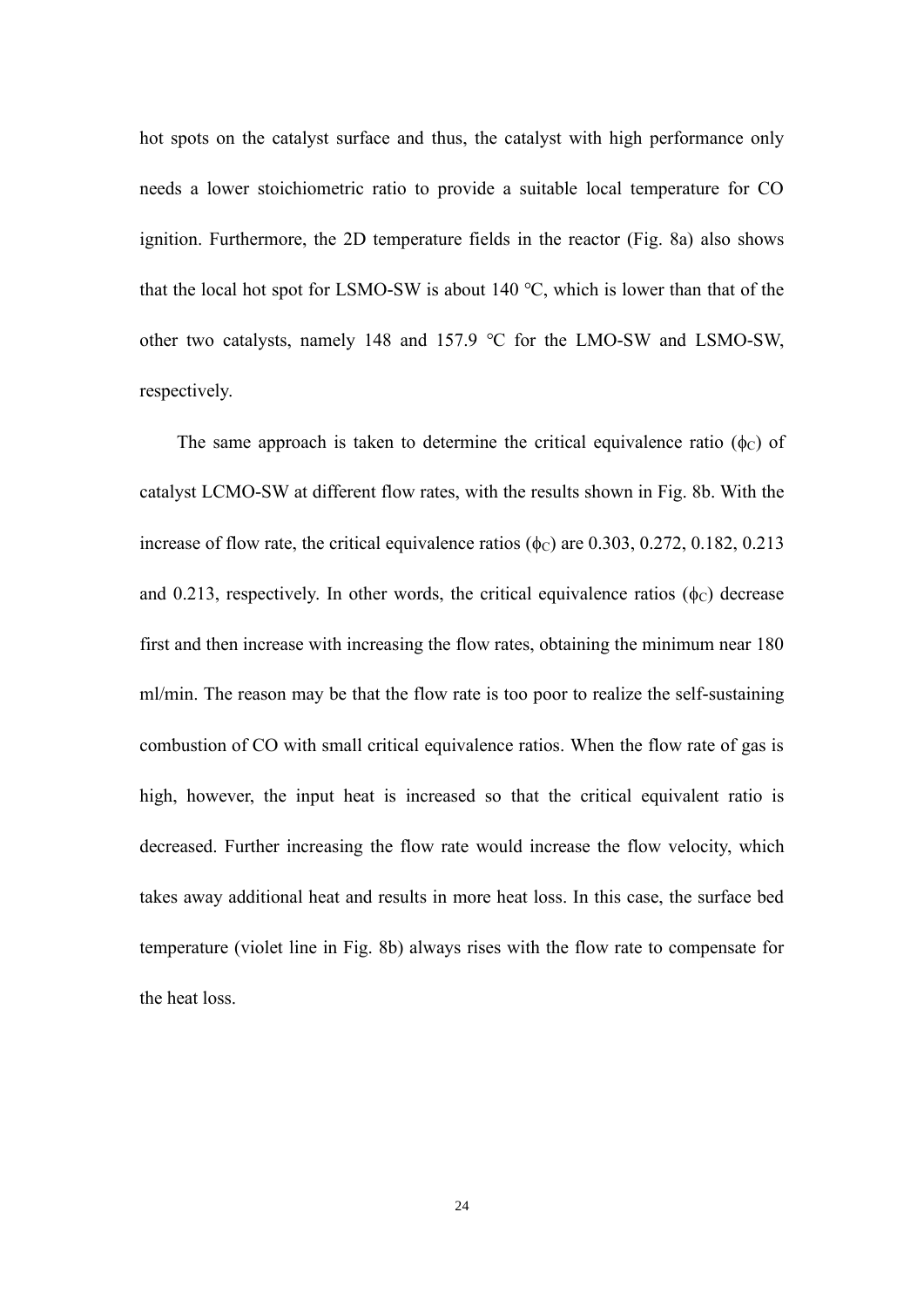

**Fig. 8.** Lean-combustion limits of CO self-sustained combustion over LMO-SW, LSMO-SW, and LCMO-SW catalysts (a) and over LCMO-SW catalyst in different flow (b).

#### *3.5. In situ infrared spectroscopy analysis*

Measurements of in situ IR spectra are performed to clarify the CO oxidation reaction process over the perovskite catalysts. The LCMO-SW, with the highest activity among all the catalysts tested, is first treated with  $25\%$  CO+25% O<sub>2</sub>/N<sub>2</sub> (30) ml/min) at 25 °C for 0.5 h until the saturation is reached. After purging with pure  $N_2$ , the IR spectra are recorded in succession at 2 min intervals, shown in Fig. 9 (a). Table 5 presents the typical assignment of standard absorption bands. The spectrum, obtained at equilibrium for adsorption/desorption (0 min), only displays intense bands at 2175 and 2126 cm<sup>-1</sup> [39], which can be assigned to gaseous CO signals. When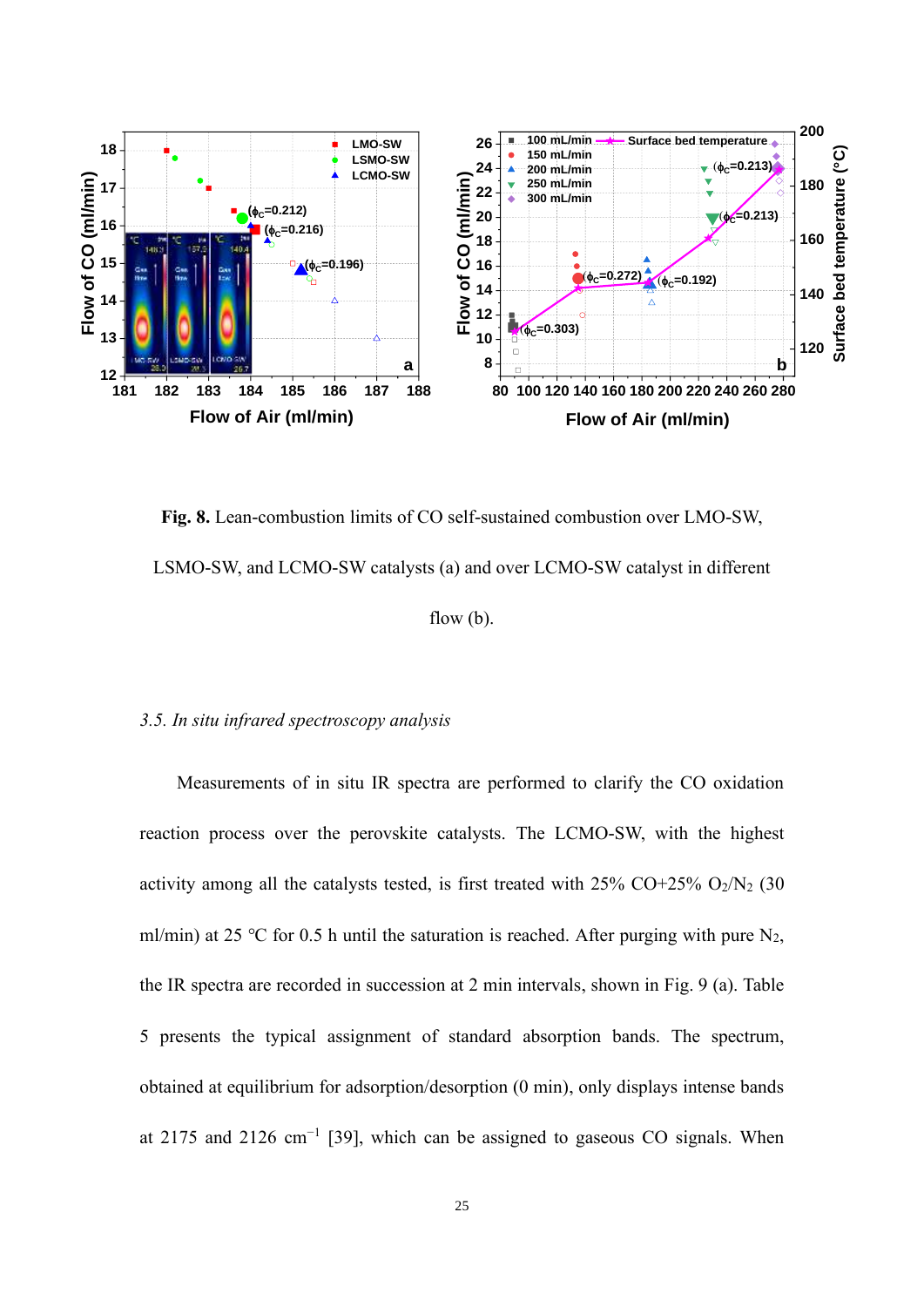purging with pure  $N_2$ , the intensity of gaseous CO decreases monotonously with time and disappears entirely at 10 min, without any intermediate species such as carbonyls  $(2000-2200 \text{ cm}^{-1})$  and carbonates  $(1200-1800 \text{ cm}^{-1})$  left. The LSMO-SW catalyst is treated by the same method, and the infrared image similar to that of LCMO-SW catalyst is obtained, as shown in Fig 9 (b).

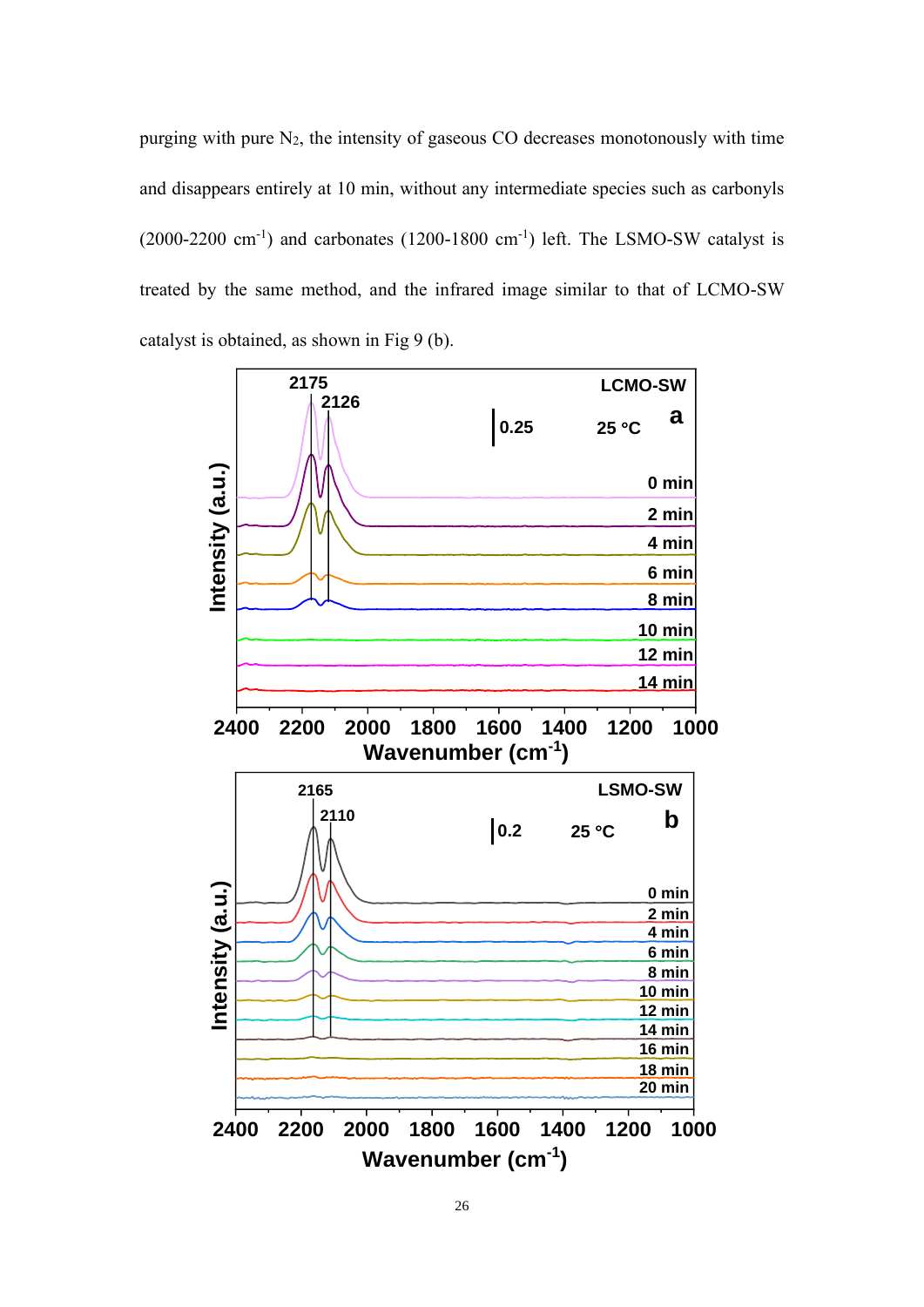**Fig. 9.** IR spectra of the LCMO-SW catalyst (a) and LSMO-SW catalyst (b) arising from 25% CO+25%  $O_2/N_2$  adsorption/desorption are recorded by 2 min interval under

| Species                | Adsorption bands $(cm^{-1})$ | Ref. |
|------------------------|------------------------------|------|
| <b>CO</b>              | 2110-2175;                   | [39] |
| bicarbonate            | 1632                         | [40] |
| monodentate carbonates | 1398-1501                    | [41] |
| CO <sub>2</sub>        | 2380-2300                    | [42] |

the ambient temperature condition.

**Table 5** Typical vibrational wave numbers of different adsorbed species

IR spectra of the LCMO-SW catalyst under  $25\%$  CO/N<sub>2</sub> continuous stream are shown in Fig. 10a. When the temperature rises from room temperature to 170 ℃, there are only two intense peaks at 2175 and 2126  $cm^{-1}$  corresponding to the gas CO signals. Interestingly, three new peaks  $(1632, 1501$  and  $1398$  cm<sup>-1</sup>) derived from the coordinated CO<sub>x</sub> with the diminished cations are growing at the temperature  $\geq$ 180 °C, where the peak located at  $1632 \text{ cm}^{-1}$  comes from superficial bicarbonate species [40], and the peaks at  $1501$  and  $1398$  cm<sup>-1</sup> are attributable to the monodentate carbonates [41], respectively. Simultaneously, the peak of gaseous CO reduces obviously between 180 and 200 °C, but the peak of  $CO<sub>2</sub>$  bands at 2366 and 2336 cm<sup>-1</sup> increased instead [42], confirming to achieve CO oxidation. When  $25\%$  CO+25% O<sub>2</sub>/N<sub>2</sub> continuous stream has been introduced into the reactor (Fig. 10b), the intensity of the surface carbonates, bicarbonates and gaseous  $CO<sub>2</sub>$  signals are more substantial, but their corresponding beginning temperature (150 ℃) are lower than those under 25%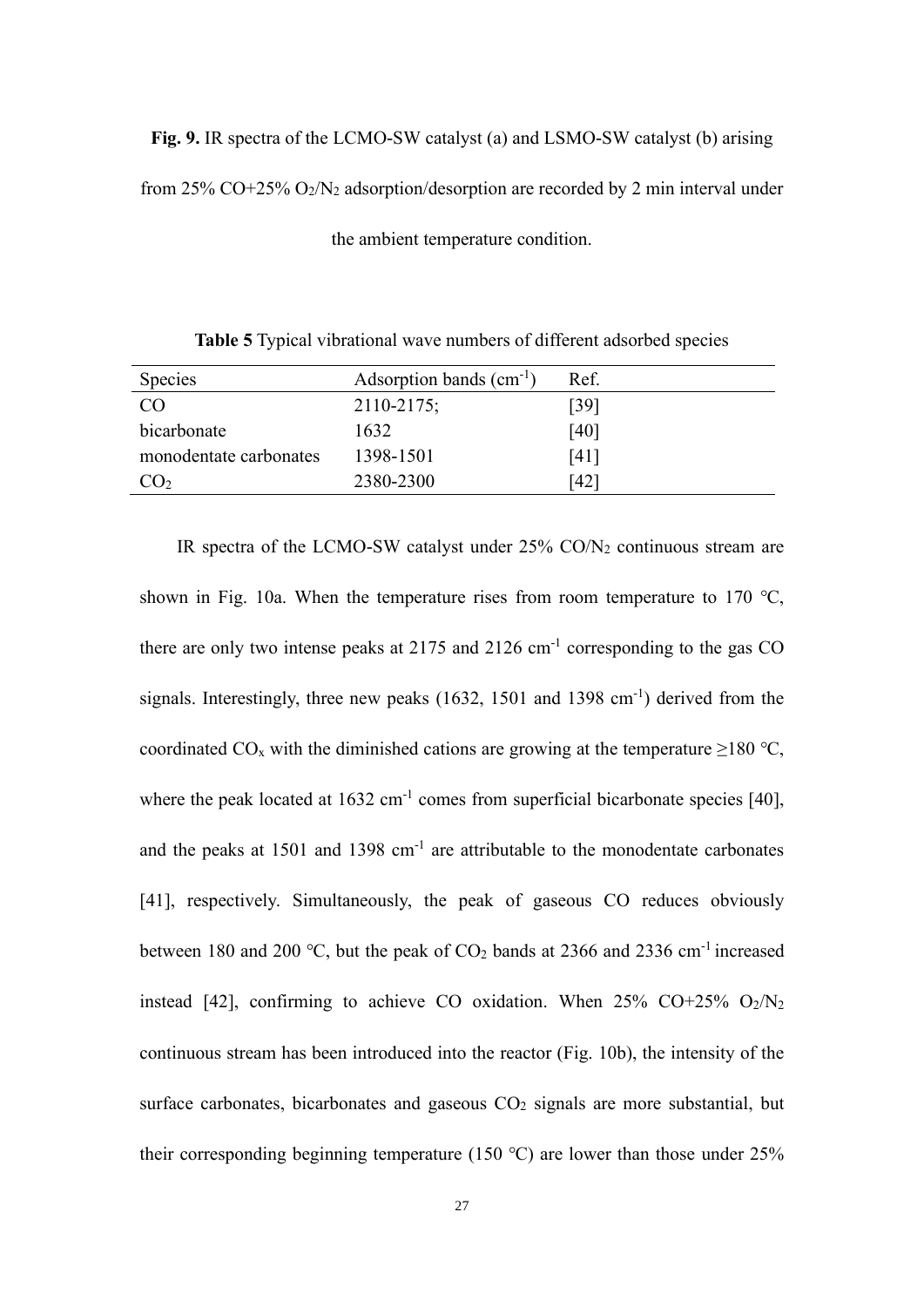$CO/N<sub>2</sub>$  continuous stream, demonstrating that  $CO$  can be easily oxidized over the LCMO-SW catalyst in the presence of  $O_2$ . The infrared curve of LSMO-SW is also shown in Fig. 11. It can be seen that the peak type change of LSMO-SW is similar to that of LCMO-SW, but the activity is poor. This may be the result of Sr inhibiting more  $Mn^{4+}$  ions. It can be inferred that the reaction pathways of LSMO-SW and LCMO-SW are similar according to their infrared diagrams.

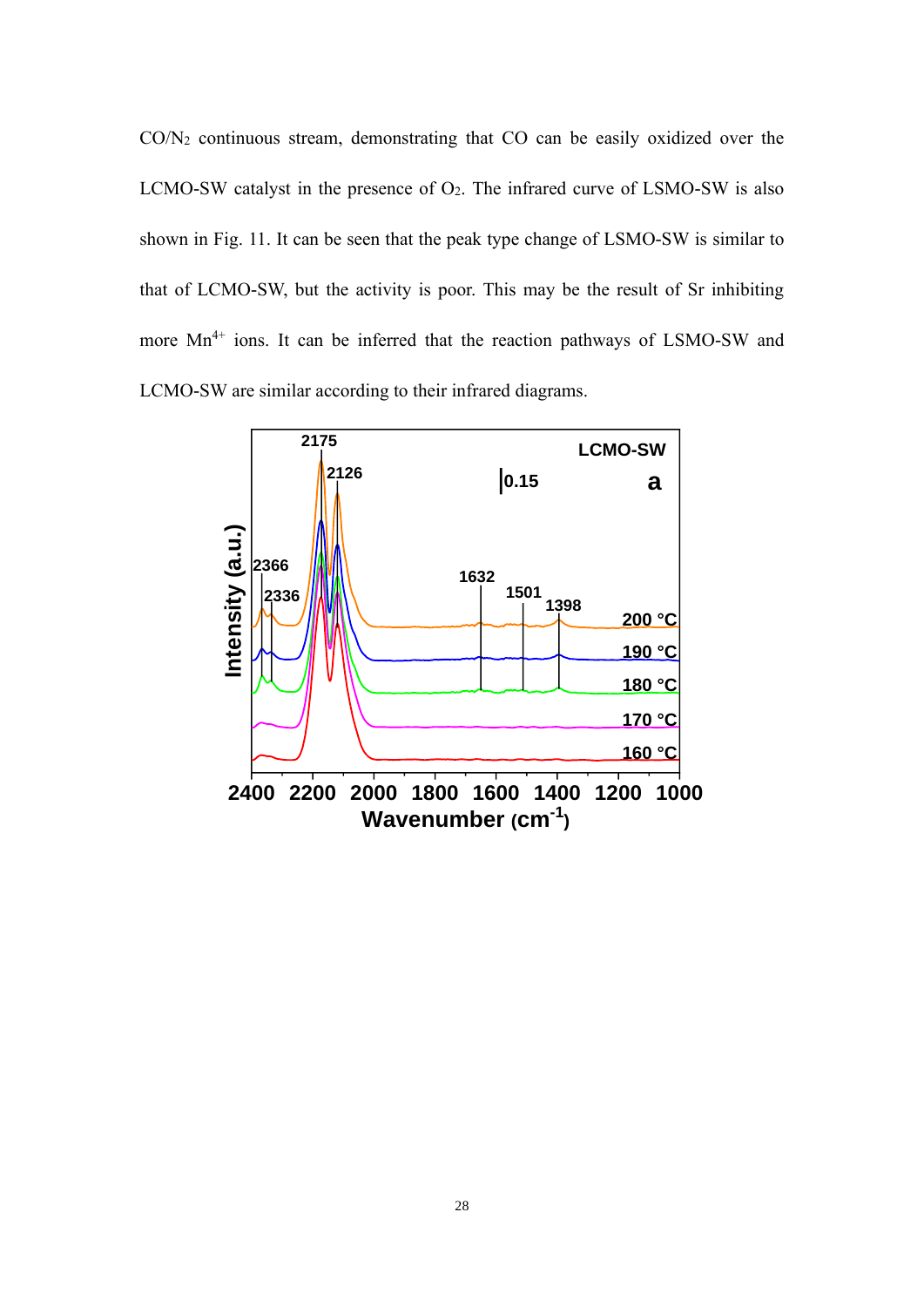

**Fig. 10.** IR spectra of LCMO-SW catalyst for the CO oxidation at 10 ℃ intervals

under  $25\%$  CO/N<sub>2</sub> (a) and  $25\%$  CO+25% O<sub>2</sub>/N<sub>2</sub> (b) continuous stream conditions.

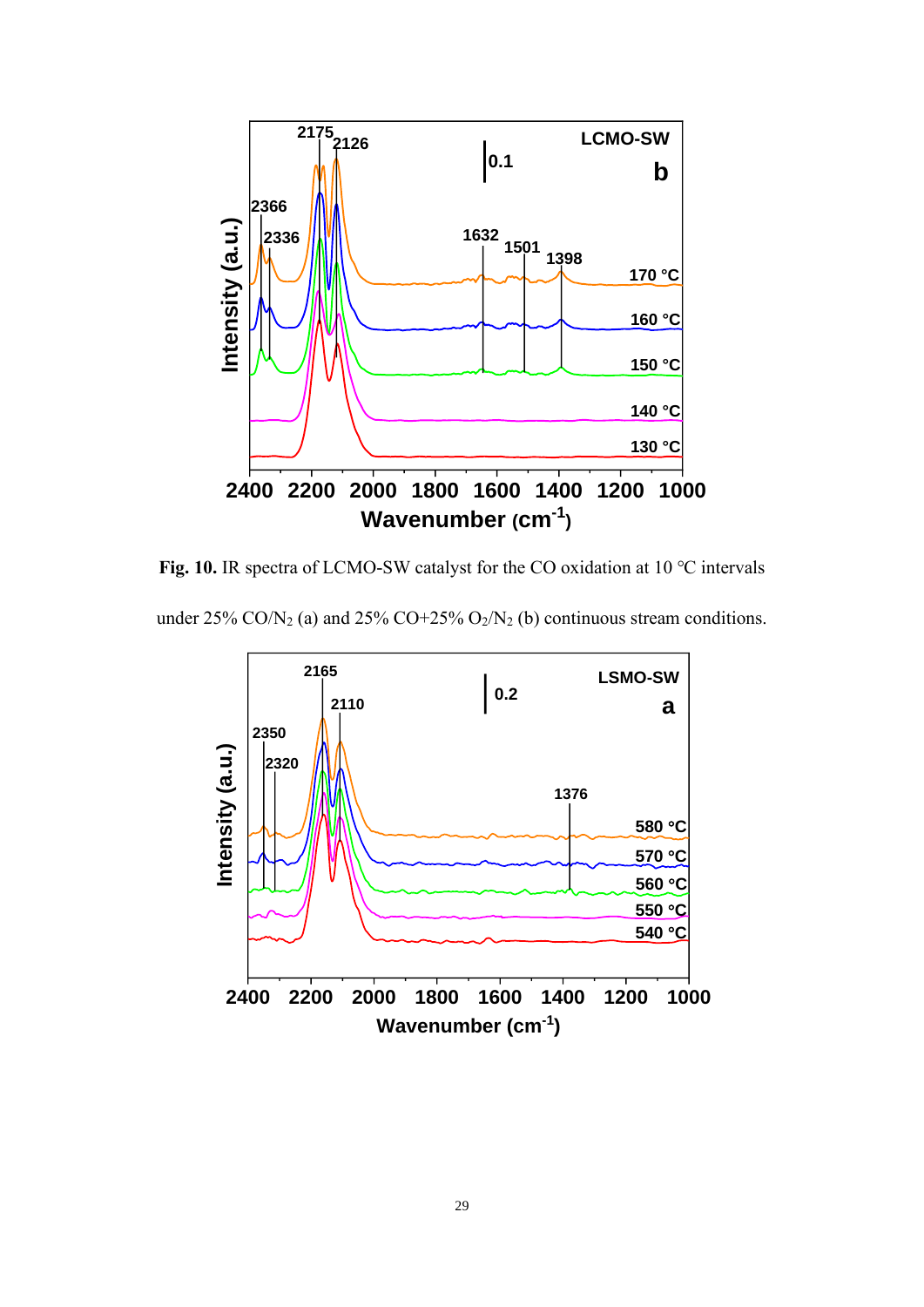

**Fig. 11.** IR spectra of LSMO-SW catalyst for the CO oxidation at 10 ℃ intervals under  $25\%$  CO/N<sub>2</sub> (a) and  $25\%$  CO+25% O<sub>2</sub>/N<sub>2</sub> (b) continuous stream conditions.

Based on the above results, it can be inferred that the catalytic combustion of CO over the manganese-based perovskite catalysts follows the Langmuir-Hinshelwood (L-H) mechanism [43], and the proposed reaction pathway is exhibited in Fig. 12. The L-H mechanism involves that CO is adsorbed on oxygen atom linked to manganese and O<sup>2</sup> on oxygen vacancies over the LCMO-SW catalyst, thus forming monodentate carbonates and bicarbonate species, which then decompose to yield  $CO<sub>2</sub>$  release with increasing temperature. The results of IR spectra provide evidence that the peaks associated with monodentate carbonates and bicarbonates increase with increasing temperature (Fig. 10). The explanation may be that rising temperatures results in a growing amount of manganese ions with a high valence state (+4) reduced to a low valence state  $(+3)$  to adsorb CO [44]. According to the XPS analysis, the Ce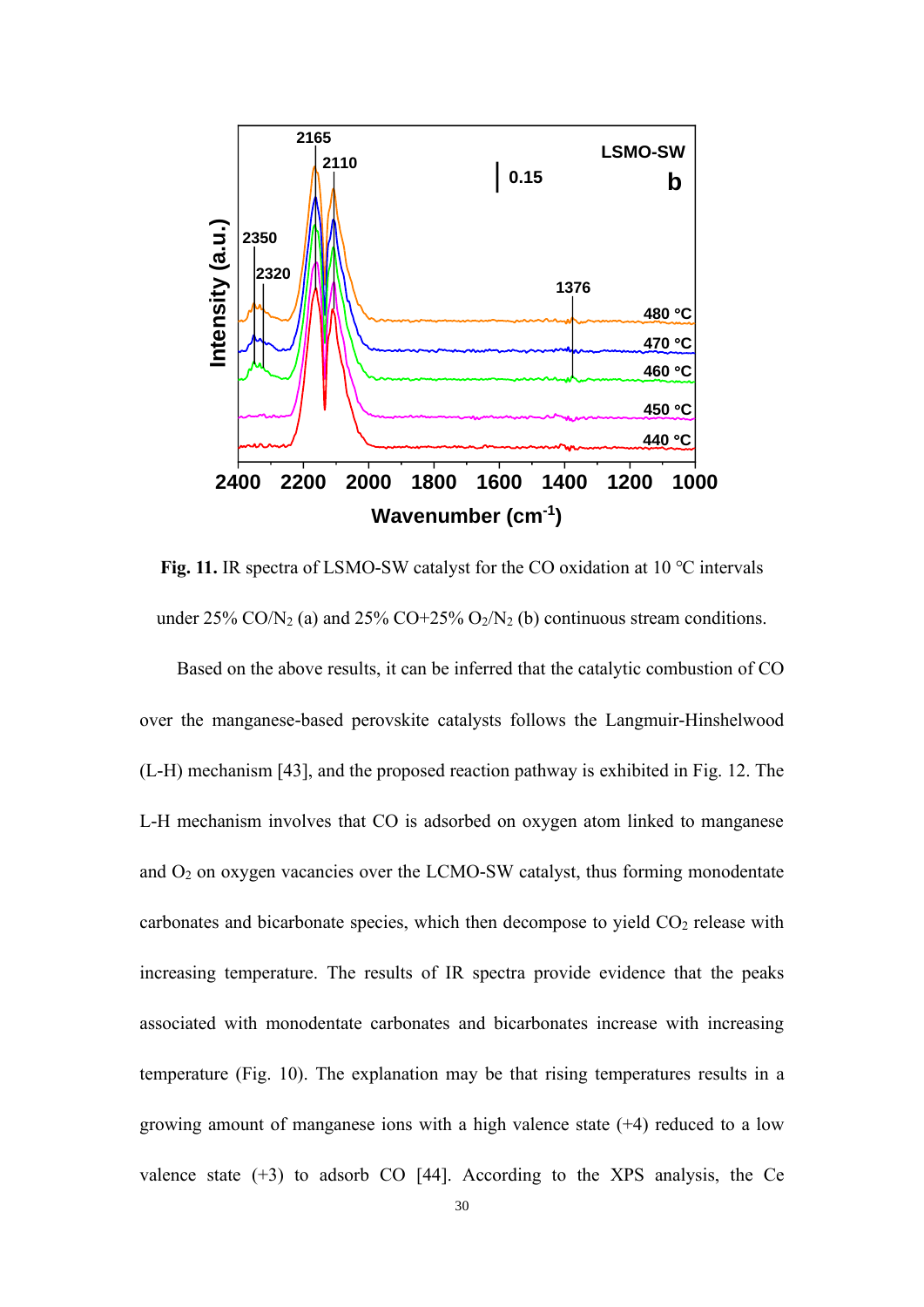introduction into A sites of  $LaMnO<sub>3</sub>$  (LCMO-W) increases the surface content of  $Mn^{4+}$ , relative to that of LMO-W and, on the opposite, the Sr introduction into A sites (LCMO-W) inhibits the formation of  $Mn^{4+}$ . The high  $Mn^{4+}$  ratio raises the average oxidation state of manganese so as to form crystal defects [45]. Also, as a pore-forming agent, the catalysts synthesized with sugar not only leads to exposing more  $Mn^{4+}$  than that synthesized without sugar, but also hinders the agglomeration of active metal particles. As a result, part of perovskites as amorphous form promotes the low-temperature reducibility (H<sub>2</sub>-TPR and CO-TPR). The LCMO-SW exhibits the highest catalytic performance among all the catalysts tested, which may have been partially caused by the  $Mn^{4+}$  cations with the highest level. The relatively high activity is probably also attributable to the presence of  $Ce^{3+}$  in the LCMO-SW. As a pore-forming agent, the sugar is decomposed in the calcination process, and some oxygen atoms in catalyst precursor are employed to produce  $Ce^{3+}$  ions or abundant oxygen vacancies. Hence the oxygen vacancies and unsaturated chemical bonds produced on the catalyst surface facilitates the oxygen mobility  $(O_2$ -TPD) during CO oxidation [46-48].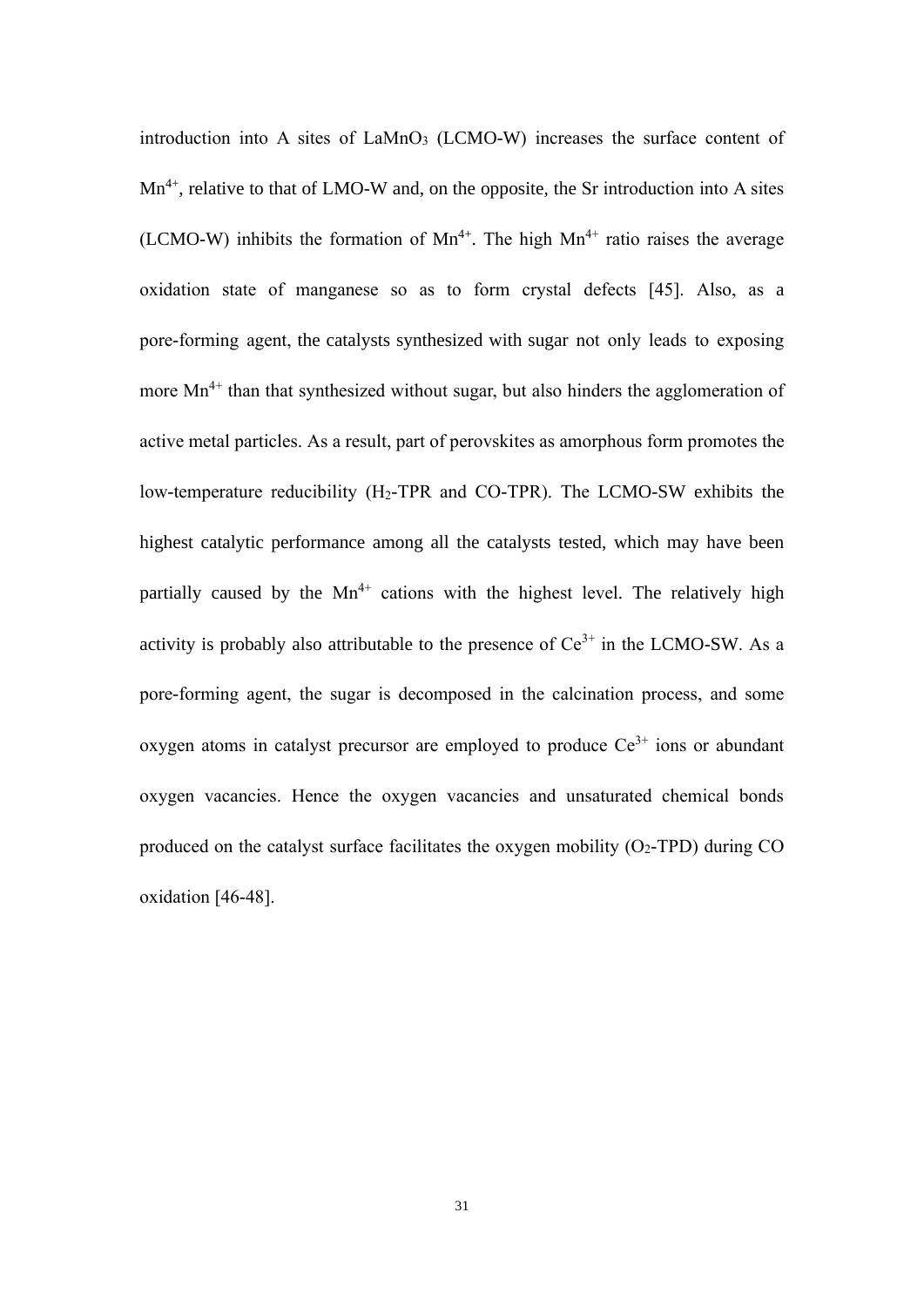

**Fig. 12.** The reaction pathway of CO self-sustained combustion over the LCMO-SW catalysts (a) and LSMO-SW catalysts (b).

# **4. Conclusion**

CO self-sustained combustion is explored over the  $LaMnO<sub>3</sub>$  catalyst inserted at A sites by Ce and Sr elements prepared with/without sugar. Catalytic performance for self-sustained CO combustion decline in the order of LCMO-SW> LSMO-SW> LMO-SW> LMO-W> LSMO-W> LCMO-W, corresponding to the  $T_{50}$  of 205, 216, 224, 229, 230 and 245 °C, respectively. The Binary search is used to determine quickly the critical equivalence ratio  $\phi$ c of LCMO-SW as 0.303, 0.272, 0.182, 0.213 and 0.213 within the flow rate of 100–300 ml/min, obtaining the minimum of 0.182 at 200 ml/min. The high-temperature stability test confirms that the LCMO-SW gives 100% CO conversion and that the activities remain almost unchanged after reaction for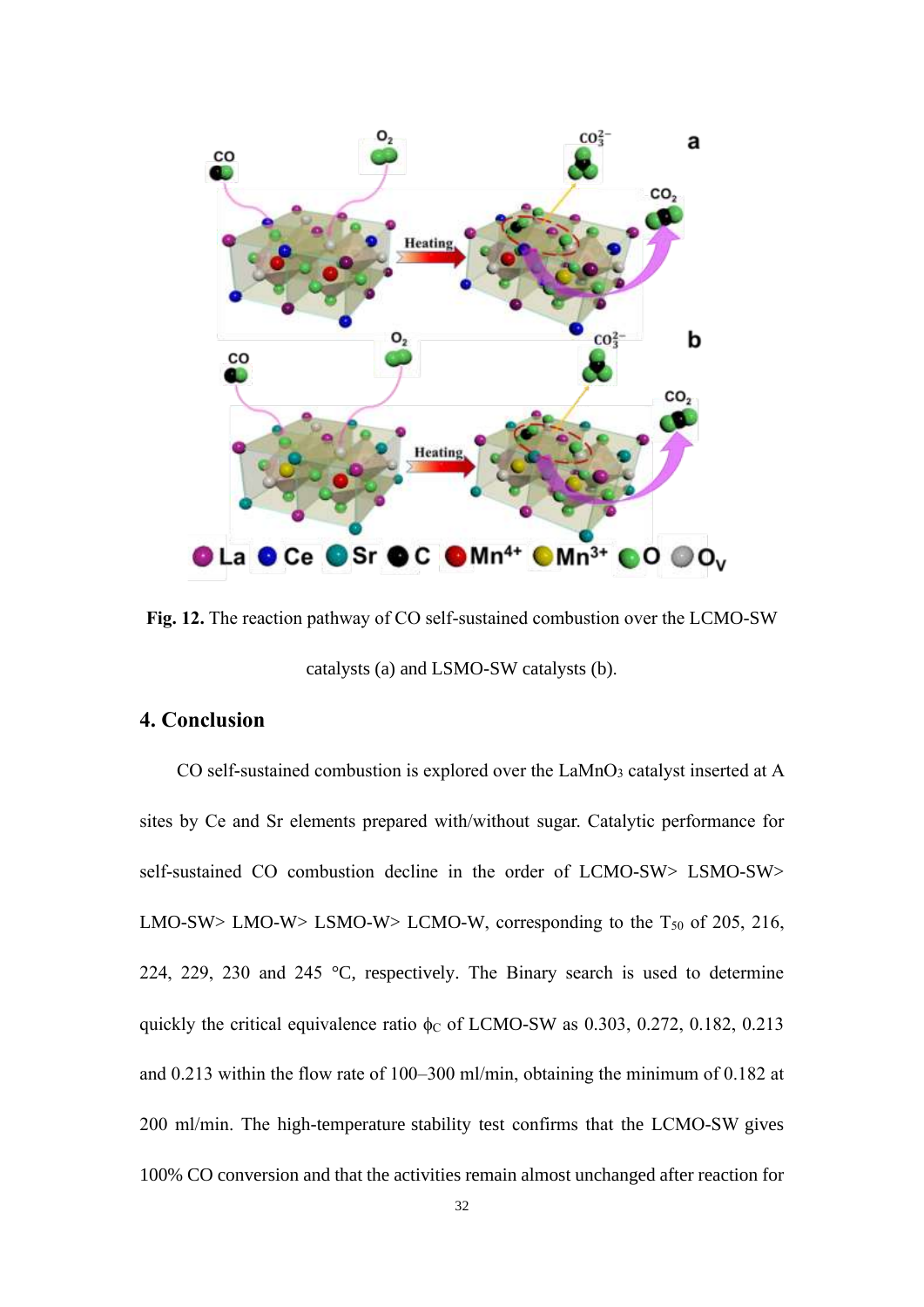12 h, where the temperature of the catalyst bed reaches about 717 °C. The L-H mechanism is suitable for the CO catalytic combustion over the manganese-based perovskite catalysts: the chemisorption of  $CO$  and  $O<sub>2</sub>$  takes place on manganese sites and oxygen vacancies respectively to produce monodentate carbonates and bicarbonate species, which then decompose to yield  $CO<sub>2</sub>$  release. The LaMnO<sub>3</sub> inserted by the Ce ions or prepared with sugar is beneficial to promoting the activity, and however, the Sr introduction into A sites inhibits the activity. The LCMO-SW exhibits the highest activity among all the catalysts tested since the Ce introduction and the catalyst prepared with sugar increases  $Mn^{4+}$  cations enriched on the catalyst surface and have low-temperature reducibility. Furthermore, the presence of  $Ce^{3+}$  in the catalysts advantageous to form vacancies on the catalyst surface facilitates oxygen mobility during CO combustion.

#### **Acknowledgements**

We gratefully acknowledge the financial support from the National Natural Science Foundation of China (No. 51776216) and the Strategic Priority Research Program of the Chinese Academy of Sciences (No. XDA21040500).

# **References**

- [1] Bin F, Kang R, Wei X, Hao Q, Dou B. Self-sustained combustion of carbon monoxide over  $CuCe<sub>0.75</sub>Zr<sub>0.25</sub>O<sub>δ</sub>$  catalyst: Stability operation and reaction mechanism. Proceedings of the Combustion Institute 2019;37(4):5507–15. [https://doi.org/10.1016/j.proci.2018.05.114.](https://doi.org/10.1016/j.proci.2018.05.114)
- [2] Bin F, Wei X, Li, Bo, Hui KS. Self-sustained combustion of carbon monoxide promoted by the Cu-Ce/ZSM-5 catalyst in CO/O2/N<sup>2</sup> atmosphere. Applied Catalysis B: Environmental 2015;162:282–8. [https://doi.org/10.1016/j.apcatb.2014.07.007.](https://doi.org/10.1016/j.apcatb.2014.07.007)
- [3] Arens M, Worrell, Ernst, Schleich, Joachim. Energy intensity development of the German iron and steel industry between 1991 and 2007. Energy 2012;45(1):786–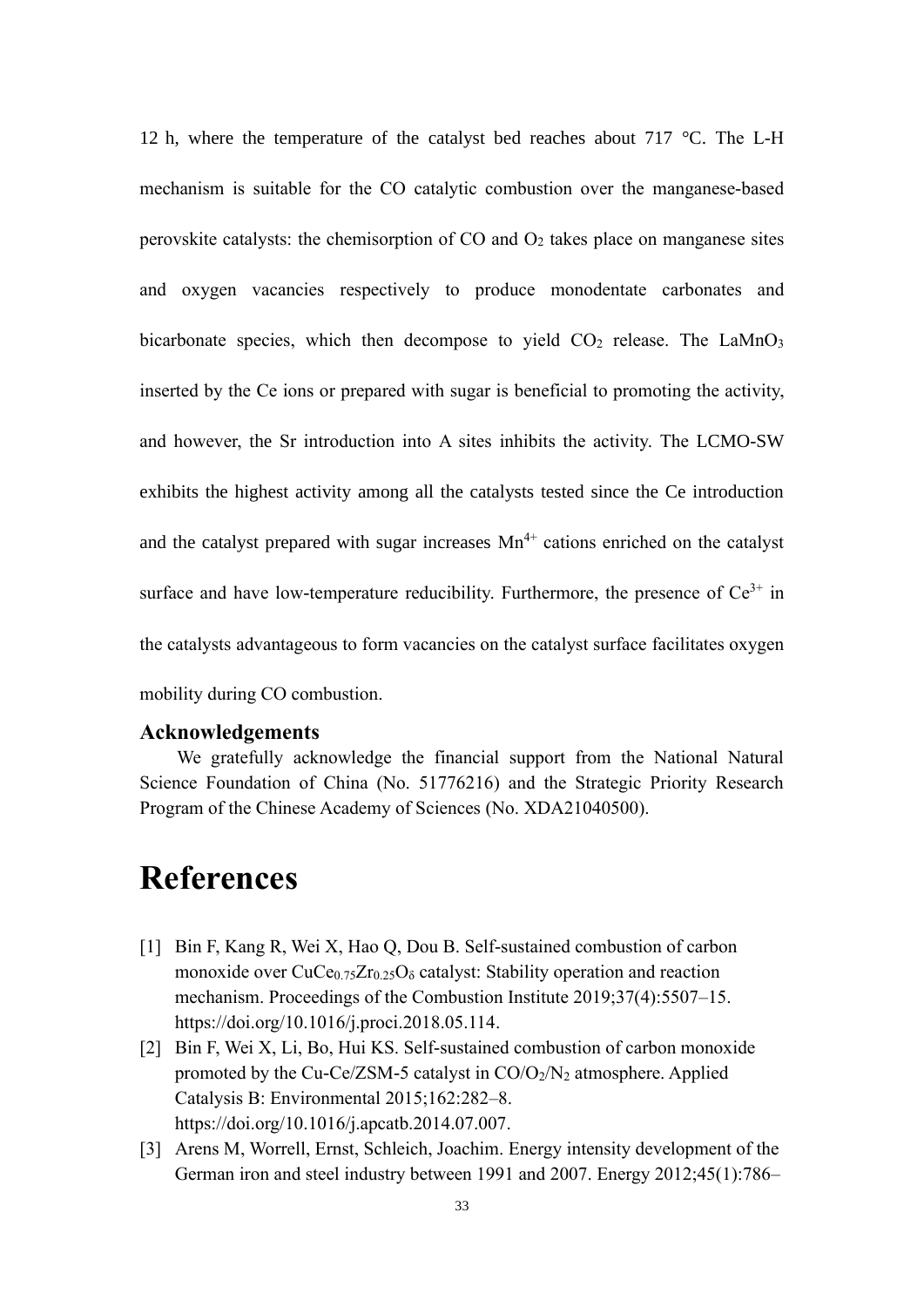97. [https://doi.org/10.1016/j.energy.2012.07.012.](https://doi.org/10.1016/j.energy.2012.07.012)

- [4] Wu M, Ma, Shiwei, Chen, Shiyi, Xiang, Wenguo. Fe–O terminated LaFeO<sub>3</sub> perovskite oxide surface for low temperature toluene oxidation. Journal of Cleaner Production 2020;277:123224. [https://doi.org/10.1016/j.jclepro.2020.123224.](https://doi.org/10.1016/j.jclepro.2020.123224)
- [5] Li P, Chen X, Li Y, Schwank JW. Effect of preparation methods on the catalytic activity of  $\text{La}_{0.9}\text{Sr}_{0.1}\text{CoO}_3$  perovskite for CO and  $\text{C}_3\text{H}_6$  oxidation. Catalysis Today 2020. https://doi.org/10.1016/j.cattod.2020.03.012.
- [6] Xiao P, Xu X, Zhu J, Zhu Y. In situ generation of perovskite oxides and carbon composites: A facile, effective and generalized route to prepare catalysts with improved performance. Journal of Catalysis 2020;383:88–96. [https://doi.org/10.1016/j.jcat.2020.01.007.](https://doi.org/10.1016/j.jcat.2020.01.007)
- [7] Álvarez-Galván MC, La Peña O'Shea VA de, Arzamendi G, Pawelec B, Gandía LM, Fierro J. Methyl ethyl ketone combustion over La-transition metal (Cr, Co, Ni, Mn) perovskites. Applied Catalysis B: Environmental 2009;92(3):445–53. [https://doi.org/10.1016/j.apcatb.2009.09.006.](https://doi.org/10.1016/j.apcatb.2009.09.006)
- [8] Zhang C, Guo Y, Guo Y, Lu G, Boreave A, Retailleau L et al. LaMnO<sub>3</sub> perovskite oxides prepared by different methods for catalytic oxidation of toluene. Applied Catalysis B: Environmental 2014;148-149:490–8. [https://doi.org/10.1016/j.apcatb.2013.11.030.](https://doi.org/10.1016/j.apcatb.2013.11.030)
- [9] Ponce S, Peña M, Fierro J. Surface properties and catalytic performance in methane combustion of Sr-substituted lanthanum manganites. Applied Catalysis B: Environmental 2000;24(3):193–205. [https://doi.org/10.1016/S0926-3373\(99\)00111-3.](https://doi.org/10.1016/S0926-3373(99)00111-3)
- [10] Zhang C, Hua W, Wang C, Guo Y, Guo Y, Lu G et al. The effect of A-site substitution by Sr, Mg and Ce on the catalytic performance of LaMnO<sub>3</sub> catalysts for the oxidation of vinyl chloride emission. Applied Catalysis B: Environmental 2013;134-135:310–5. [https://doi.org/10.1016/j.apcatb.2013.01.031.](https://doi.org/10.1016/j.apcatb.2013.01.031)
- [11] Zhao B, Ran R, Yang L, Wu X, Si Z, Weng D. Comparative study of  $La<sub>1-x</sub>Ce<sub>x</sub>MnO<sup>3+</sup> delta perovskites and Mn-Ce mixed oxides for NO catalytic$ oxidation. Journal of Rare Earths 2020;38(8):863–72. [https://doi.org/10.1016/j.jre.2020.03.003.](https://doi.org/10.1016/j.jre.2020.03.003)
- [12] Huang H, Liu Q, Lu B, Wang X, Hu J. LaMnO3-diamond composites as efficient oxygen reduction reaction catalyst for Zn-air battery. Diamond and Related Materials 2019;91:199–206. [https://doi.org/10.1016/j.diamond.2018.11.024.](https://doi.org/10.1016/j.diamond.2018.11.024)
- [13] Alifanti M, Kirchnerova J, Delmon B. Effect of substitution by cerium on the activity of LaMnO<sub>3</sub> perovskite in methane combustion. Applied Catalysis A: General 2003;245(2):231–44. [https://doi.org/10.1016/S0926-860X\(02\)00644-0.](https://doi.org/10.1016/S0926-860X(02)00644-0)
- [14] Xue G, Zhao Y, Liang J, Yuan Y, Wang S, Chen D. Properties of  $La<sub>0.9</sub>Sr<sub>0.1</sub>MnO<sub>3</sub>$ and tourmaline compound catalytic materials for methane combustion. Journal of Rare Earths 2014;32(9):837–41. [https://doi.org/10.1016/S1002-0721\(14\)60150-2.](https://doi.org/10.1016/S1002-0721(14)60150-2)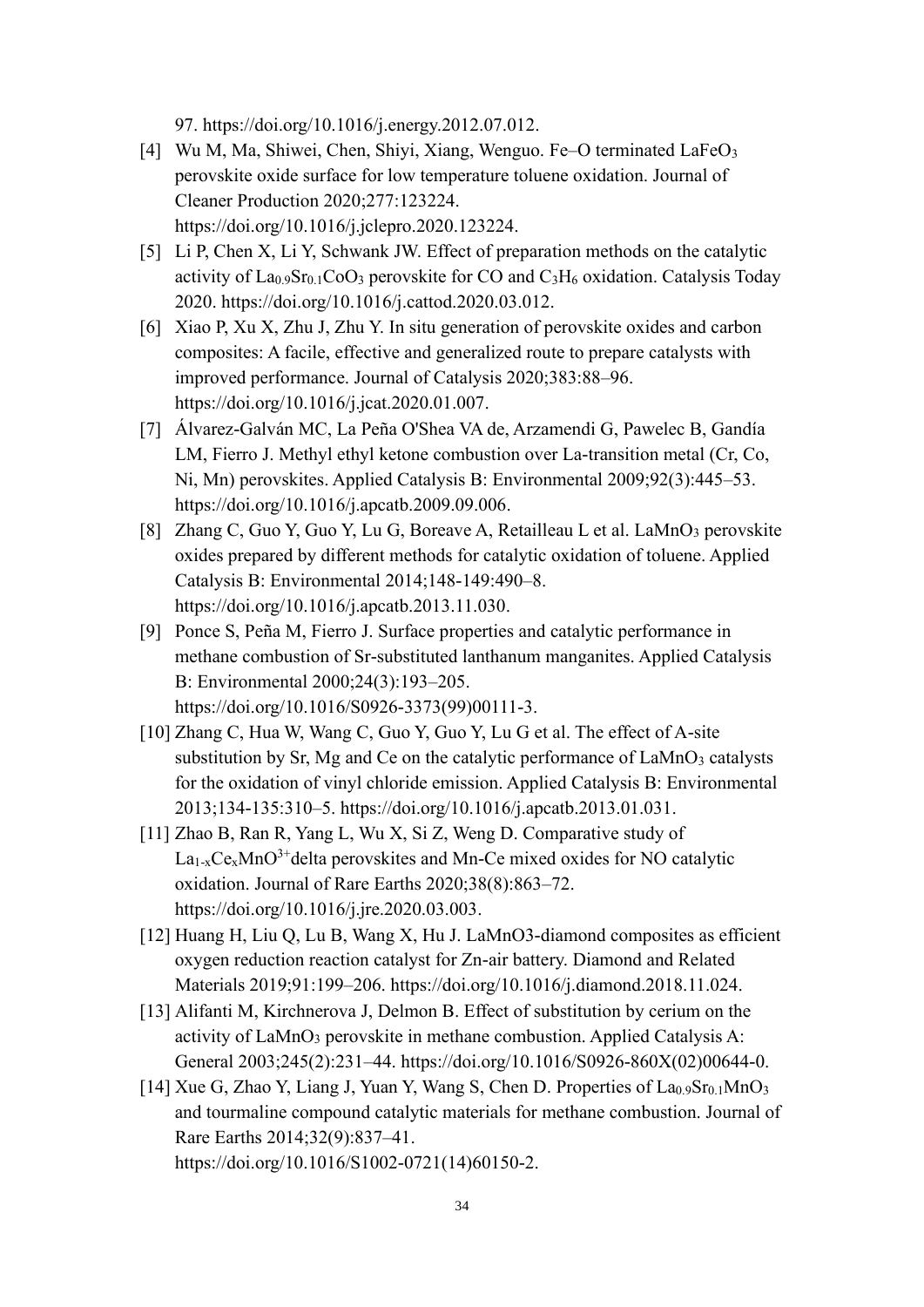- [15] Gholamrezaei S, Salavati-Niasari M. Sonochemical synthesis of SrMnO<sub>3</sub> nanoparticles as an efficient and new catalyst for  $O_2$  evolution from water splitting reaction. Ultrasonics Sonochemistry 2018;40:651–63. [https://doi.org/10.1016/j.ultsonch.2017.08.012.](https://doi.org/10.1016/j.ultsonch.2017.08.012)
- [16] Yan N, Hao Q, Zhao C, Yang D, Dou B, Hui KS et al. Studies on  $CuCe<sub>0.75</sub>Zr<sub>0.25</sub>O<sub>x</sub>$  preparation using bacterial cellulose and its application in toluene complete oxidation. CHEMISTRYSELECT 2019;4(14):4355–63. [https://doi.org/10.1002/slct.201900727.](https://doi.org/10.1002/slct.201900727)
- [17] Dudric R, Vladescu A, Rednic V, Neumann M, Deac IG, Tetean R. XPS study on La0.67Ca0.33Mn1−xCoxO<sup>3</sup> compounds. Journal of Molecular Structure 2014;1073:66–70. [https://doi.org/10.1016/j.molstruc.2014.04.065.](https://doi.org/10.1016/j.molstruc.2014.04.065)
- [18] Tyagi D, Srinivasan S, Wani BN, Bharadwaj SR. XPS Studies of Sr doped La2CuO4: A potential cathode material for IT-SOFCs. Materials Today: Proceedings 2018;5(11, Part 2):22950–4. [https://doi.org/10.1016/j.matpr.2018.11.022.](https://doi.org/10.1016/j.matpr.2018.11.022)
- [19] Chen H, Li J, Cui W, Fei Z, Tian Q, Liu Q et al. Precise fabrication of surface-reconstructed LaMnO<sub>3</sub> perovskite with enhanced catalytic performance in CH<sup>4</sup> oxidation. Applied Surface Science 2020;505:144112. [https://doi.org/10.1016/j.apsusc.2019.144112.](https://doi.org/10.1016/j.apsusc.2019.144112)
- [20] Chen J, Shen M, Wang X, Qi G, Wang J, Li W. The influence of nonstoichiometry on LaMnO<sub>3</sub> perovskite for catalytic NO oxidation. Applied Catalysis B: Environmental 2013;134-135:251–7. [https://doi.org/10.1016/j.apcatb.2013.01.027.](https://doi.org/10.1016/j.apcatb.2013.01.027)
- [21] Lima SM, Assaf JM, Peña MA, Fierro J. Structural features of La1−xCexNiO<sup>3</sup> mixed oxides and performance for the dry reforming of methane. Applied Catalysis A: General 2006;311:94–104. [https://doi.org/10.1016/j.apcata.2006.06.010.](https://doi.org/10.1016/j.apcata.2006.06.010)
- [22] Krishnamoorthy C, Sethupathi K, Sankaranarayanan V. Synthesis of single phase Ce doped nanocrystalline LaMnO3. Materials Letters 2007;61(14):3254–7. [https://doi.org/10.1016/j.matlet.2006.11.049.](https://doi.org/10.1016/j.matlet.2006.11.049)
- [23] Khaledian HR, Zolfaghari P, Nezhad PDK, Niaei A, Khorram S, Salari D. Surface Modification of LaMnO<sub>3</sub> Perovskite Supported on CeO<sub>2</sub> Using Argon Plasma for High-performance Reduction of NO. Journal of Environmental Chemical Engineering 2020:104581. [https://doi.org/10.1016/j.jece.2020.104581.](https://doi.org/10.1016/j.jece.2020.104581)
- [24] Li H, Liu F, Helian Y, Yang G, Wu Z, Gao Y et al. Inspection of various precipitant on SrO–based catalyst for transesterification: Catalytic performance, reusability and characterizations. Catalysis Today 2020. [https://doi.org/10.1016/j.cattod.2020.06.038.](https://doi.org/10.1016/j.cattod.2020.06.038)
- [25] Huang K, Chu X, Yuan L, Feng W, Wu X, Wang X et al. Engineering the surface of perovskite  $La<sub>0.5</sub>Sr<sub>0.5</sub>MnO<sub>3</sub>$  for catalytic activity of CO oxidation. CHEMICAL COMMUNICATIONS 2014;50(65):9200–3. [https://doi.org/10.1039/c4cc00023d.](https://doi.org/10.1039/c4cc00023d)
- [26] Cimino S, Lisi L, Rossi S de, Faticanti M, Porta P. Methane combustion and CO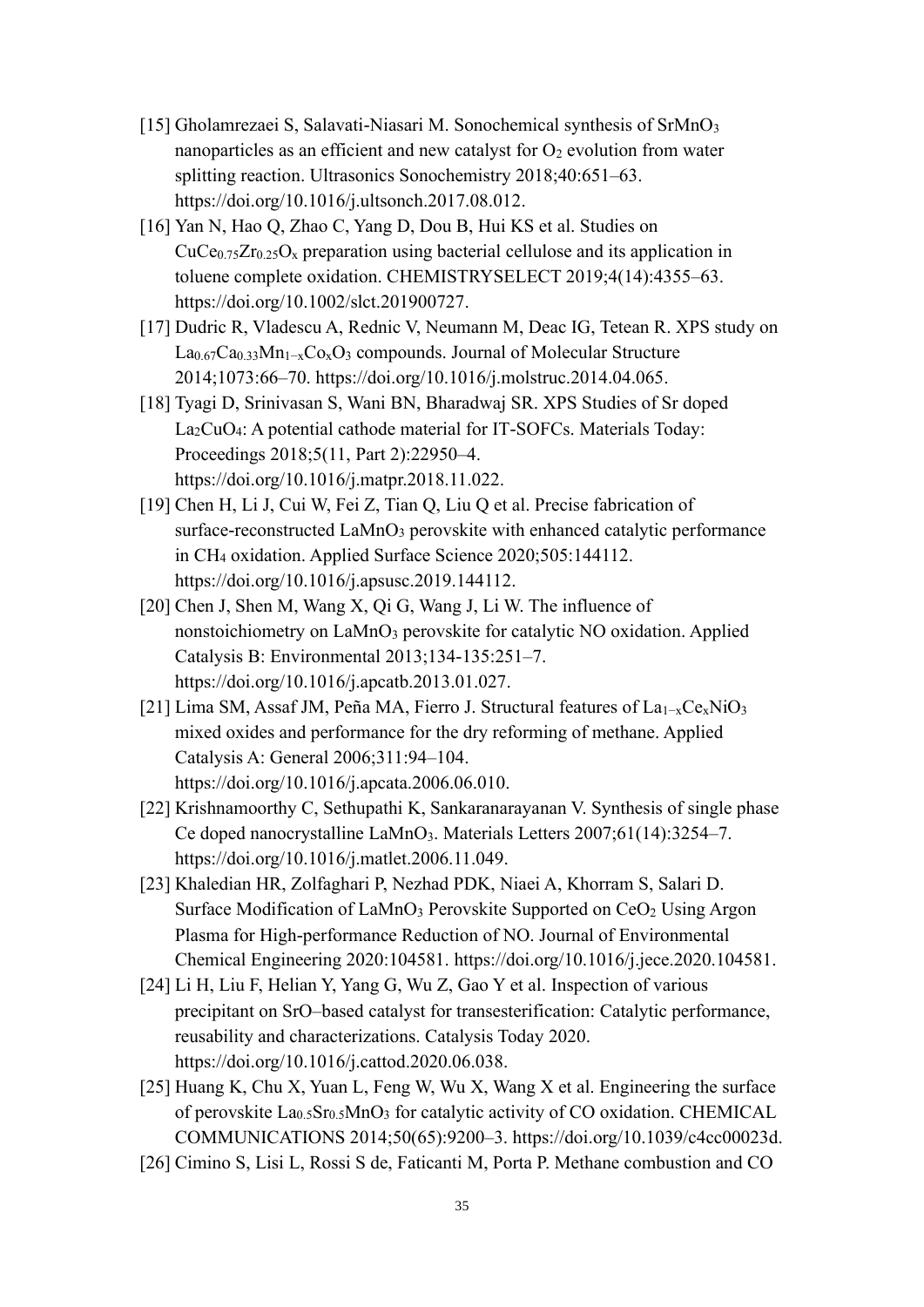oxidation on LaAl1−xMnxO<sup>3</sup> perovskite-type oxide solid solutions. Applied Catalysis B: Environmental 2003;43(4):397–406. [https://doi.org/10.1016/S0926-3373\(03\)00023-7.](https://doi.org/10.1016/S0926-3373(03)00023-7)

- [27] Ciambelli P, Cimino S, Rossi S de, Faticanti M, Lisi L, Minelli G et al. AMnO<sup>3</sup> (A=La, Nd, Sm) and  $Sm_{1-x}Sr_xMnO_3$  perovskites as combustion catalysts: structural, redox and catalytic properties. Applied Catalysis B: Environmental 2000;24(3):243–53. [https://doi.org/10.1016/S0926-3373\(99\)00110-1.](https://doi.org/10.1016/S0926-3373(99)00110-1)
- [28] Levasseur B, Kaliaguine S. Methanol oxidation on  $LaBO<sub>3</sub>$  (B=Co, Mn, Fe) perovskite-type catalysts prepared by reactive grinding. Applied Catalysis A: General 2008;343(1):29–38. [https://doi.org/10.1016/j.apcata.2008.03.016.](https://doi.org/10.1016/j.apcata.2008.03.016)
- [29] Teng F, Han W, Liang S, Gaugeu B, Zong R, Zhu Y. Catalytic behavior of hydrothermally synthesized  $La<sub>0.5</sub>Sr<sub>0.5</sub>MnO<sub>3</sub> single-crystal cubes in the oxidation$ of CO and CH4. Journal of Catalysis 2007;250(1):1–11. [https://doi.org/10.1016/j.jcat.2007.05.007.](https://doi.org/10.1016/j.jcat.2007.05.007)
- [30] Liu Y, Dai H, Du Y, Deng J, Zhang L, Zhao Z et al. Controlled preparation and high catalytic performance of three-dimensionally ordered macroporous LaMnO<sub>3</sub> with nanovoid skeletons for the combustion of toluene. Journal of Catalysis 2012;287:149–60. [https://doi.org/10.1016/j.jcat.2011.12.015.](https://doi.org/10.1016/j.jcat.2011.12.015)
- [31] Deng J, Dai H, Jiang H, Zhang L, Wang G, He H et al. Hydrothermal Fabrication and Catalytic Properties of  $La_{1-x}Sr_xM_{1-y}Fe_yO_3$  (M = Mn, Co) That Are Highly Active for the Removal of Toluene. Environmental Science & Technology 2010;44(7):2618–23. [https://doi.org/10.1021/es9031997.](https://doi.org/10.1021/es9031997)
- [32] Kang R, Ma P, He J, Li H, Bin F, Wei X et al. Transient behavior and reaction mechanism of CO catalytic ignition over a CuO–CeO<sub>2</sub> mixed oxide. Proceedings of the Combustion Institute 2020. [https://doi.org/10.1016/j.proci.2020.06.186.](https://doi.org/10.1016/j.proci.2020.06.186)
- [33] Kaddouri A, Gelin P, Dupont N. Methane catalytic combustion over La–Ce–Mn– O- perovskite prepared using dielectric heating. Catalysis Communications 2009;10(7):1085–9. [https://doi.org/10.1016/j.catcom.2008.12.063.](https://doi.org/10.1016/j.catcom.2008.12.063)
- [34] Szabo V, Bassir M, van Neste A, Kaliaguine S. Perovskite-type oxides synthesized by reactive grinding: Part II: Catalytic properties of  $LaCo_{(1-x)}FeXO_3$ in VOC oxidation. Applied Catalysis B: Environmental 2002;37(2):175–80. [https://doi.org/10.1016/S0926-3373\(01\)00328-9.](https://doi.org/10.1016/S0926-3373(01)00328-9)
- [35] Wan Q, Duan L, He K, Li J. Removal of gaseous elemental mercury over a  $CeO<sub>2</sub>–WO<sub>3</sub>/TiO<sub>2</sub> nanocomposite in simulated coal-fixed flux. Chemical$ Engineering Journal 2011;170(2):512–7. [https://doi.org/10.1016/j.cej.2010.11.060.](https://doi.org/10.1016/j.cej.2010.11.060)
- [36] Tsounis C, Wang Y, Arandiyan H, Wong RJ, Toe CY, Amal R et al. Tuning the Selectivity of LaNiO3 Perovskites for CO<sub>2</sub> Hydrogenation through Potassium Substitution. Catalysts 2020;10(4):409. [https://doi.org/10.3390/catal10040409.](https://doi.org/10.3390/catal10040409)
- [37] González Tejuca L, Bell AT, Fierro J, Peña MA. Surface behaviour of reduced  $LaCoO<sub>3</sub>$  as studied by TPD of CO,  $CO<sub>2</sub>$  and  $H<sub>2</sub>$  probes and by XPS. Applied Surface Science 1988;31(3):301–16.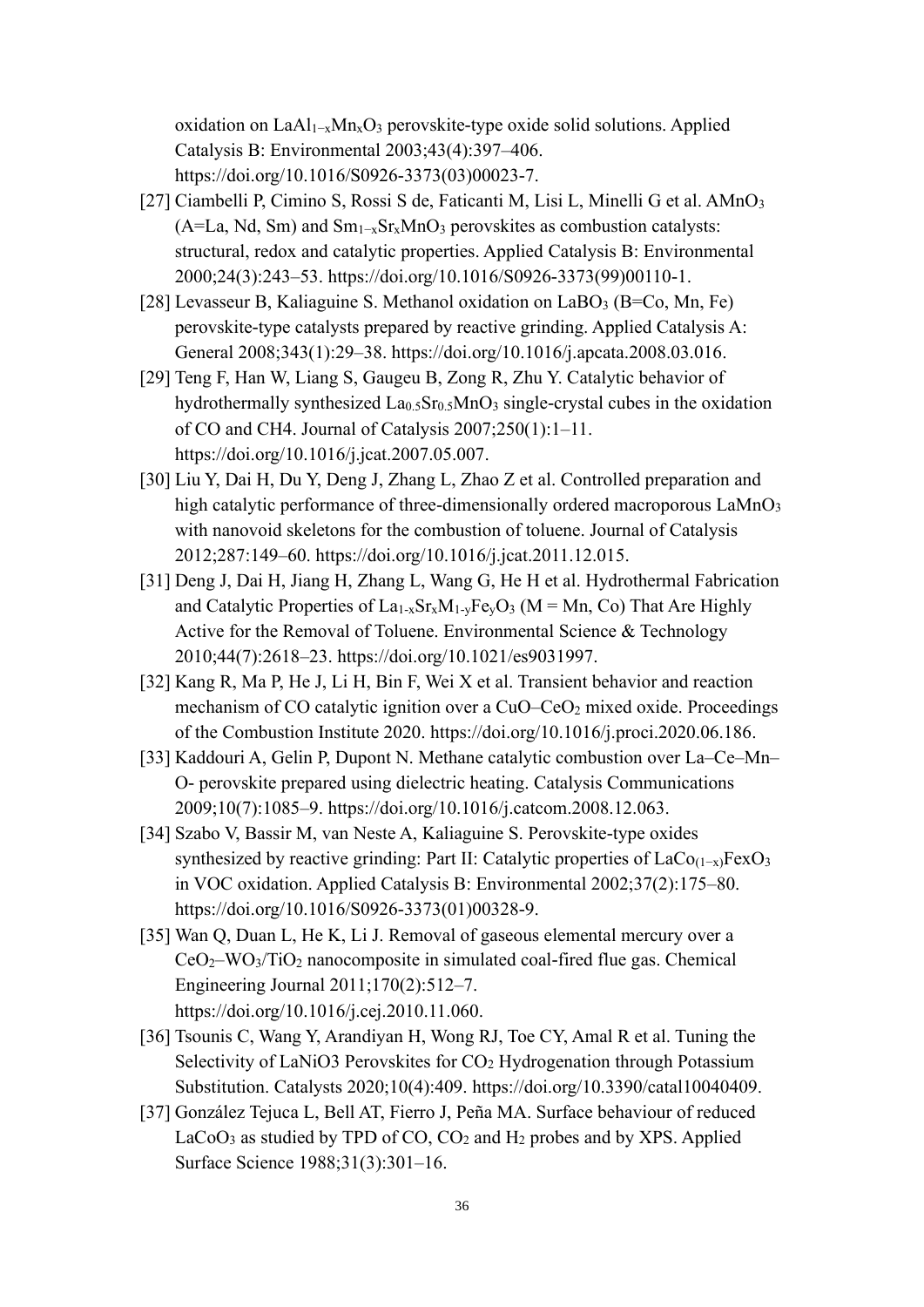[https://doi.org/10.1016/0169-4332\(88\)90095-5.](https://doi.org/10.1016/0169-4332(88)90095-5)

- [38] Cui X, Wang J, Cao J-P, Zhao P-T, Wang Y-X, Yan H et al. Effect of A-site disubstituted of lanthanide perovskite on catalytic activity and reaction kinetics analysis of coal combustion. Fuel 2020;260:116380. [https://doi.org/10.1016/j.fuel.2019.116380.](https://doi.org/10.1016/j.fuel.2019.116380)
- [39] Yi Y, Liu H, Chu B, Qin Z, Dong L, He H et al. Catalytic removal NO by CO over LaNi<sub>0.5</sub>M<sub>0.5</sub>O<sub>3</sub> (M = Co, Mn, Cu) perovskite oxide catalysts: Tune surface chemical composition to improve N2 selectivity. Chemical Engineering Journal 2019;369:511–21. [https://doi.org/10.1016/j.cej.2019.03.066.](https://doi.org/10.1016/j.cej.2019.03.066)
- [40] Wu Y, Li L, Chu B, Yi Y, Qin Z, Fan M et al. Catalytic reduction of NO by CO over B-site partially substituted  $\text{LaM}_{0.25}\text{Co}_{0.75}\text{O}_3$  (M = Cu, Mn, Fe) perovskite oxide catalysts: The correlation between physicochemical properties and catalytic performance. Applied Catalysis A: General 2018;568:43–53. [https://doi.org/10.1016/j.apcata.2018.09.022.](https://doi.org/10.1016/j.apcata.2018.09.022)
- [41] Lima SM de, Da Silva AM, Da Costa LO, Assaf JM, Jacobs G, Davis BH et al. Evaluation of the performance of  $Ni/La<sub>2</sub>O<sub>3</sub>$  catalyst prepared from LaNiO<sub>3</sub> perovskite-type oxides for the production of hydrogen through steam reforming and oxidative steam reforming of ethanol. Applied Catalysis A: General 2010;377(1-2):181–90. [https://doi.org/10.1016/j.apcata.2010.01.036.](https://doi.org/10.1016/j.apcata.2010.01.036)
- [42] Urán L, Gallego J, Ruiz W, Bailón-García E, Bueno-López A, Santamaría A. Monitoring intermediate species formation by DRIFT during the simultaneous removal of soot and NOx over LaAgMnO<sub>3</sub> catalyst. Applied Catalysis A: General 2019;588:117280. [https://doi.org/10.1016/j.apcata.2019.117280.](https://doi.org/10.1016/j.apcata.2019.117280)
- [43] Kang R, Wei X, Ma P, Bin F, He J, Hao Q et al. Self-sustained combustion of CO with transient changes and reaction mechanism over  $CuCe<sub>0.75</sub>Zr<sub>0.25</sub>O<sub>δ</sub>$  powder for honeycomb ceramic catalyst. Fuel 2020;263:116637. [https://doi.org/10.1016/j.fuel.2019.116637.](https://doi.org/10.1016/j.fuel.2019.116637)
- [44] Wu Y, Liu H, Li G, Jin L, Li X, Ou X et al. Tuning composition on B sites of  $\text{LaM}_{0.5}\text{M}_{0.5}\text{O}_3$  (M = Cu, Co, Fe, Ni, Cr) perovskite catalysts in NOx efficient reduction. Applied Surface Science 2020;508:145158. [https://doi.org/10.1016/j.apsusc.2019.145158.](https://doi.org/10.1016/j.apsusc.2019.145158)
- [45] Biesinger MC, Payne BP, Grosvenor AP, Lau LW, Gerson AR, Smart RS. Resolving surface chemical states in XPS analysis of first row transition metals, oxides and hydroxides: Cr, Mn, Fe, Co and Ni. Applied Surface Science 2011;257(7):2717–30. [https://doi.org/10.1016/j.apsusc.2010.10.051.](https://doi.org/10.1016/j.apsusc.2010.10.051)
- [46] Zhang C, Wang C, Zhan W, Guo Y, Guo Y, Lu G et al. Catalytic oxidation of vinyl chloride emission over LaMnO<sub>3</sub> and LaB<sub>0.2</sub>Mn<sub>0.8</sub>O<sub>3</sub> (B=Co, Ni, Fe) catalysts. Applied Catalysis B: Environmental 2013;129:509–16. [https://doi.org/10.1016/j.apcatb.2012.09.056.](https://doi.org/10.1016/j.apcatb.2012.09.056)
- [47] Tejuca LG, Bell AT, Fierro JLG, Tascón JMD. Temperature-programmed desorption study of the interactions of  $H_2$ , CO and CO<sub>2</sub> with LaMnO<sub>3</sub>. Journal of the Chemical Society, Faraday Transactions 1: Physical Chemistry in Condensed